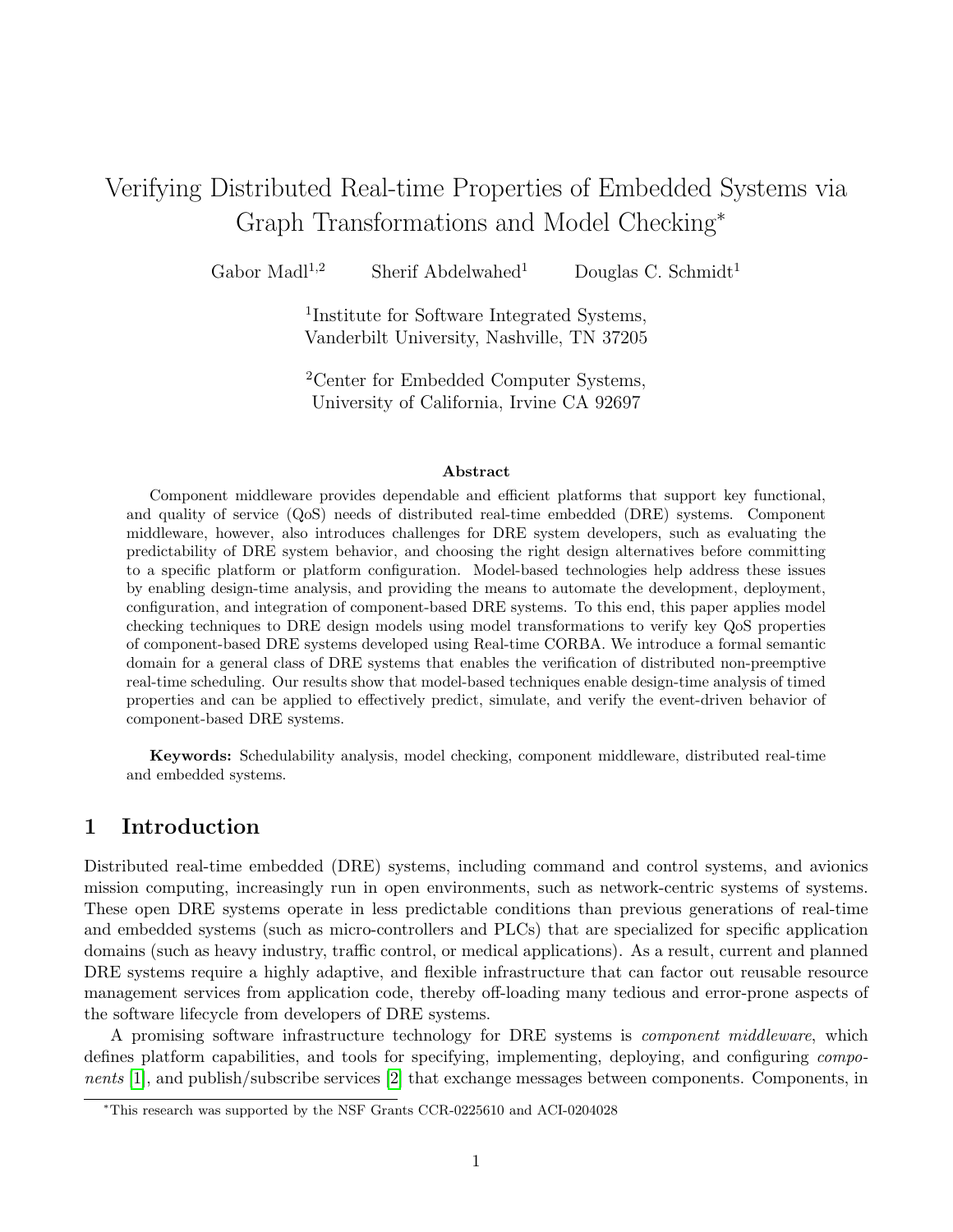turn, are units of implementation, reuse, and composition that expose named interfaces called *ports*, which are connection points that components use to collaborate with each other. Component middleware helps simplify the development and validation of DRE systems by providing reusable services, and optimizations that support their functional, and quality of service (QoS) needs more effectively than conventional ad hoc software implementations.

Despite recent advances in component middleware, however, there remain significant challenges that make it hard to develop large-scale DRE systems for domains that require simultaneous support for multiple QoS properties, such as low latency, low energy consumption, bounded jitter, high reliability, high throughput, and scalability. Examples of such systems include total ship computing environments, and supervisory control and data acquisition (SCADA) systems that manage regional power grids. Key unresolved challenges include the lack of tools for effectively configuring, integrating, and verifying DRE systems built using components [\[3\]](#page-19-2).

To address these challenges, it is useful to analyze system behavior early in the lifecycle, thereby enabling developers to select suitable design alternatives before committing to specific platforms or implementations. In particular, making these decisions in the design phase helps minimize mistakes that would otherwise be revealed in the testing and integration phases, when they are much more expensive to fix. Design-time analysis requires a means of expressing component behavior with respect to their QoS properties, defining the semantics for component interactions, and composing components to form subsystems.

It has historically been hard to analyze DRE systems developed using component middleware due to the many accidental complexities associated with component middleware, and component-based applications written using third-generation programming languages, such as  $C++$  and Java. Key disadvantages of analysis methods based on source code are that they require a working implementation, and must also overcome accidental complexities with popular third-generation programming languages features, such as pointers and dynamic memory allocation. When analyzing DRE systems, we focus on their structure, behavior, environment, and the properties they must satisfy. The structure of the system is usually hard to reconstruct from source code since third-generation languages give an informal, and often ambiguous definition of behavior. Moreover, they do not capture the desired operational properties of the system (such as liveness, graceful degradation, and dependability) because they describe the behavior of the system at too low a level of abstraction.

To reduce this complexity – and facilitate more powerful and extensive analysis – it is essential to raise the abstraction level from low-level implementation details to higher-level models of DRE system structure and behavior. Identifying and validating abstractions that support this evolution effectively is the key to successful model-based verification [\[4,](#page-19-3)[5\]](#page-19-4). Formal methods are mathematically-based languages, techniques, and tools for specifying and verifying complex systems. By formalizing the specifications and the behavior of these systems, we can increase their analyzability significantly. This paper introduces a new model-based approach for verifying non-preemptive scheduling of DRE systems, as follows:

- We describe a reusable framework for model-based verification called the *Distributed Real-time Em*bedded Analysis Method (DREAM). DREAM is a platform-independent, generic and extendable framework for the simulation and verification DRE systems. DREAM builds on the timed automata formalism and uses model checking tools for schedulability analysis. This analysis method can be integrated flexibly with refinement-based system development, as well as with platform-based design automation.
- We present the DRE SEMANTIC DOMAIN, which is formalizes the key timed properties of DRE systems based on timed automata. We use the DRE SEMANTIC DOMAIN to verify distributed non-preemptive real-time scheduling of avionics applications built upon the Boeing Bold Stroke platform [\[6,](#page-19-5) [7\]](#page-19-6), which is component middleware developed using Real-time CORBA [\[8\]](#page-19-7) that has been ap-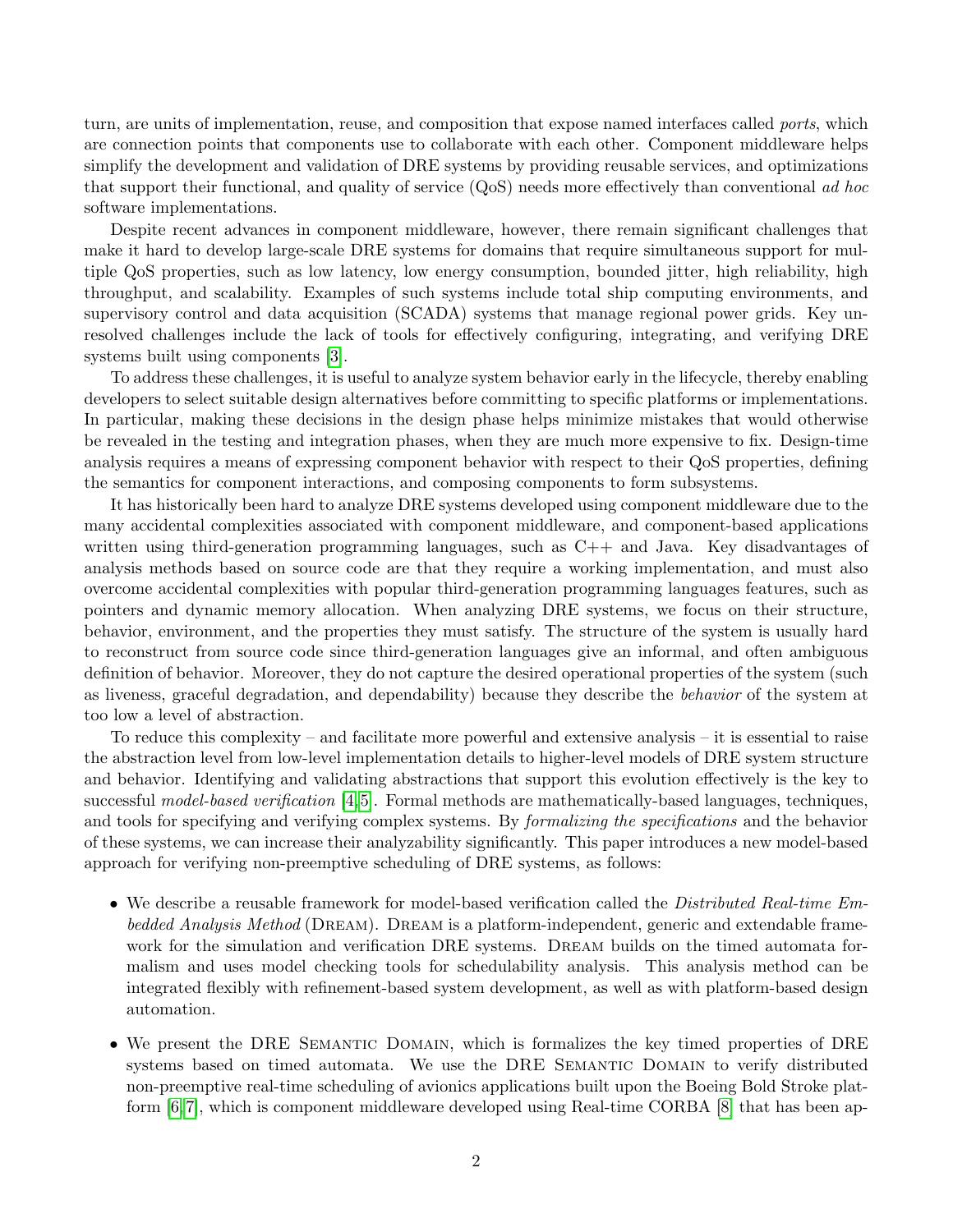plied in a variety of mission-critical avionics computing systems. This specification technique enables the use of a wide variety of modeling formalisms supported by analysis tools, such as  $UPPAAL [9,10]$  $UPPAAL [9,10]$  $UPPAAL [9,10]$ , Kronos [\[11\]](#page-19-10), and the IF [\[12\]](#page-19-11) toolset.

• We present an analysis method that uses DREAM to capture the reactive behavior of event-driven DRE systems, and verify critical timed properties. We show that DREAM can verify key QoS properties for DRE systems, such as end-to-end deadlines, graceful degradation, or dependability. Our techniques can be used to analyze component-based DRE systems based upon (1) relatively tightly coupled time-triggered periodic processing, (2) more loosely coupled aperiodic event-driven publish/subscribe communication patterns, and (3) systems with a both time-triggered and event-driven dynamics.

This paper uses the DREAM framework to illustrate and validate the concepts of model-based verification in the context of the Boeing Bold Stroke platform. In particular, we consider the problem of deciding the schedulability of a given set of Bold Stroke tasks with event- and time-driven interactions. We represent the task model and scheduling policy via the DRE Semantic Domain model of computation. The timed automata formulation of the problem translates the schedulability problem into a reachability problem in which the set of tasks are schedulable if none of the corresponding timed automata can reach a state that was predefined to express missed deadlines. If this analysis completes successfully it implies that all tasks complete before their respective deadlines.

The remainder of this paper is organized as follows. Section [2](#page-2-0) describes the Boeing Bold Stroke execution framework; Section [3](#page-4-0) formalizes the DRE Semantic Domain and summarizes the underlying research problems; Section [4](#page-8-0) explains our model-based Dream verification method; Section [5](#page-12-0) uses Bold Stroke as a detailed case study of model-based verification; Section [6](#page-16-0) compares our research on model-based verification with related work, and Section [7](#page-18-0) presents concluding remarks.

# <span id="page-2-0"></span>2 Boeing Bold Stroke Execution Platform

The Boeing Bold Stroke architecture is an event-driven component-based DRE system platform built atop (1) The ACE ORB (TAO) [\[13\]](#page-19-12), which implements key Real-time CORBA [\[8\]](#page-19-7) features (such as threadpools, lanes, and client-propagated and server-declared threading policies), and (2) TAO's Real-time Event Service [\[2\]](#page-19-1), which implements the publish/subscribe pattern [\[14\]](#page-20-0), and schedules and dispatches events via a federation of real-time event channels (any event channel mentioned in the rest of the paper refers to the real-time event channel). Bold Stroke uses a Boeing-specific component model called PRISM [\[7\]](#page-19-6), which implements a variant of the CORBA Component Model (CCM) [\[1\]](#page-19-0) atop TAO. Following the CCM specification, PRISM defines the following types of *ports*, which are named interfaces, and connection points components use to collaborate with each other:

- Facets, which define named interfaces that process method invocations from other components.
- Receptacles, which provide named connection points to facets provided by other components.
- Event sources and event sinks, which indicate a willingness to exchange event messages with one or more components via event channels.

PRISM operation invocations provides blocking synchronous call/return semantics, where one component's receptacle is used to invoke an operation on another component's facet. Conversely, PRISM's event propagation mechanism provides non-blocking asynchronous publish/subscribe semantics supported by real-time event channels connected via event sources/sinks. When a publisher pushes an event to an event channel all of its subscribed components are notified.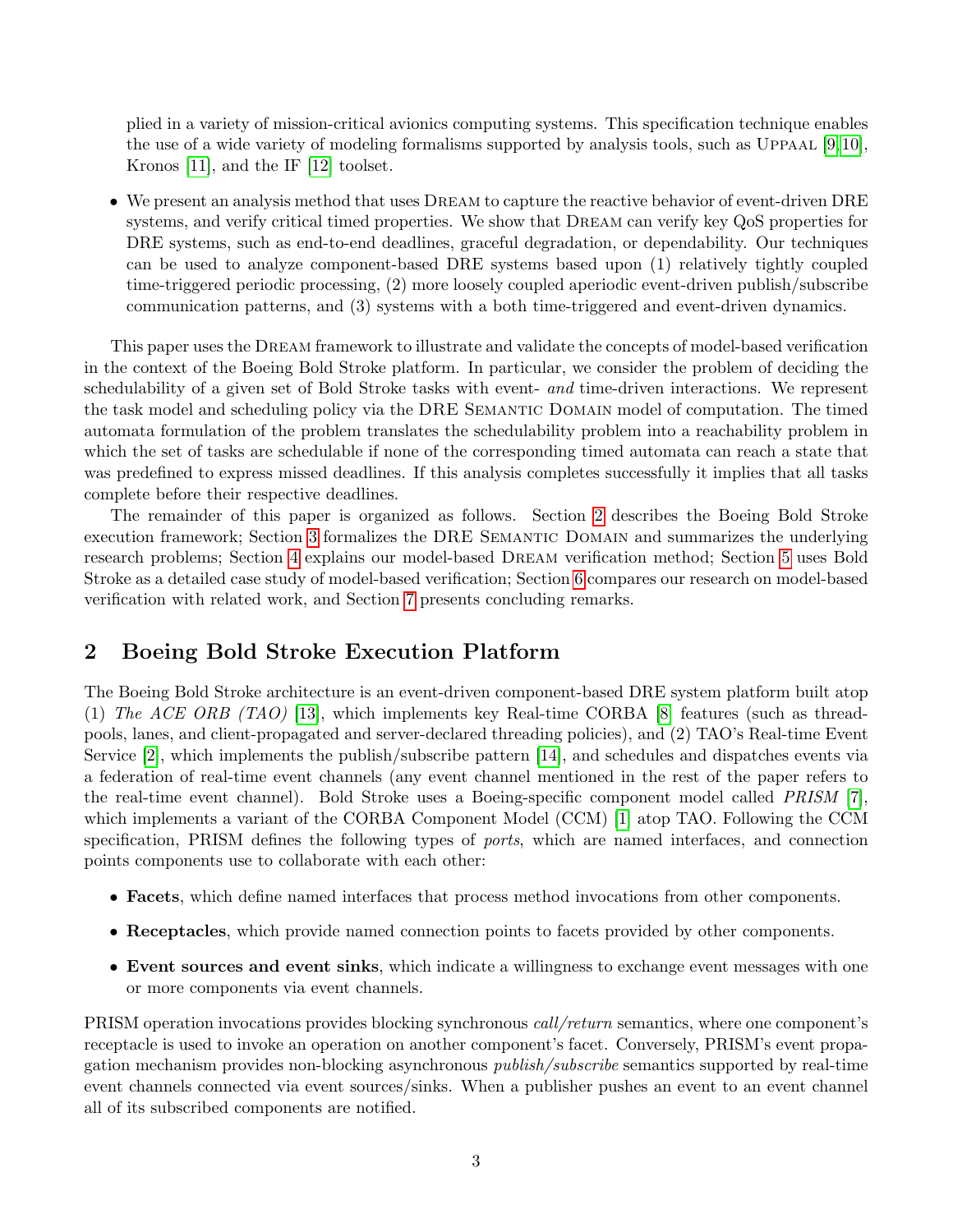

Figure 1: The Boeing Bold Stroke Execution Platform

<span id="page-3-0"></span>Although the CCM specification allows the dynamic creation and connection of components, PRISM follows common patterns in safety/mission-critical systems, and enforces a static component allocation and configuration policy by creating and connecting components only during system initialization. Dynamical components in PRISM can reconfigure themselves by changing their behavior based on system mode settings, such as takeoff mode, landing mode, and threat-evasion mode.

Figure [1](#page-3-0) shows the runtime architecture of the Bold Stroke execution platform, which consists of three primary layers: (1) the ORB layer, which performs (de)marshalling, connection management, data transfer, event/request demultiplexing, error handling, concurrency, and synchronization, (2) the real-time event channel layer, which schedules and dispatches events in accordance with their deadlines and other real-time properties, and (3) the application component layer, which contain actions that are the smallest units of end-to-end processing that Bold Stroke application developers can manipulate.

Bold Stroke actions are largely event-driven, rather than strictly time-triggered. In particular, periodic real-time processing of frames is driven by unsynchronized software timers that may drift apart from each other, so component interactions are unrestricted and unsynchronized. This approach is intentional [\[15\]](#page-20-1) and designed to increase flexibility and performance, though it has the side-effect of impeding analyzability and strict predictability.

As a result of Bold Stroke's event-driven architecture, dependencies between actions can significantly influence the schedulability of avionics mission computing systems built atop it. Bold Stroke applications use priority-based scheduling, where actions that have the same priorities are scheduled non-preemptively in a priority band (also referred to as rate group) based on their sub-priorities. In this setting, preemptive scheduling is used between priority bands, whereas non-preemptive scheduling is used within a particular band.

A priority band is implemented by three types of threads: (1) the *dispatcher (worker) threads*, which reside in real-time event channels and execute all actions initiated by event propagations, (2) the interval timeout thread, which pushes timeout events at predefined intervals, and (3) ORB threads, which continually process request inputs from the ORB core executing actions initiated by operation invocations. This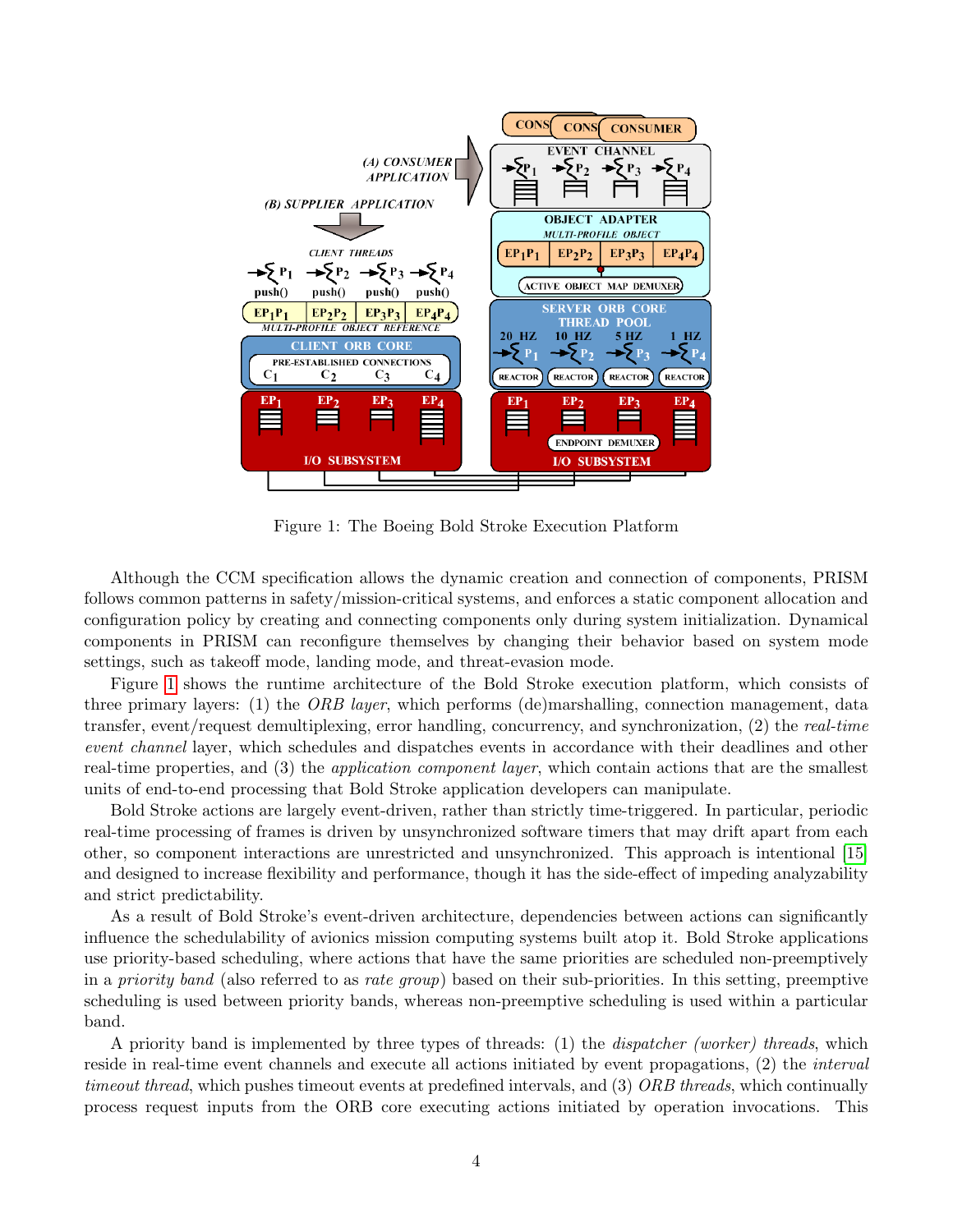concurrency architecture implements the  $Half-Sync/Half-Async$  pattern [\[16\]](#page-20-2), where a fixed pool of threads is generated in the server at the initialization phase to process incoming requests. This pattern ensures that Bold Stroke applications incur low latency and jitter for end-to-end actions [\[17\]](#page-20-3).

An action has an assigned priority and sub-priority *(importance)* value for every real-time event channel to which it is subscribed. If two actions have the same sub-priority they will be ordered or scheduled nondeterministically according to the configuration. Every action has a *worst-case execution time* (WCET)<sup>[1](#page-4-1)</sup> in the given scenario in which it is used. Actions can be initiated by two ways: operation invocations and event propagations. The Bold Stroke scheduling strategy is also configurable – by default its actions are scheduled in accordance with Rate Monotonic Analysis [\[18\]](#page-20-4).

Facet-initiated actions invoked by a remote operation call inherit the QoS execution semantics from the invoking component and do not interact with TAO's runtime scheduler, which resides inside the real-time event channels. We therefore do not distinguish these actions from the invoking action in the scheduling perspective. The smallest unit of scheduling is an event-initiated action together with all the remote operation calls it can invoke. Since facet-initiated actions can also call other actions using remote operation calls, the complete call chain is an acyclic graph, with the event-initiated action as the root element. We call this smallest unit of scheduling an invocation unit.

An executing action may initiate actions on other priority bands, which are known as *cross-rate actions*. All processing inside a priority band must finish within the fixed execution period of the timer assigned to the band. This periodicity divides processing into frames, which are defined by the rate/period of the timer. For example, a 20 Hz timer will have a 50 ms frame and the overall execution time of the tasks in the timer's rate group must be smaller than 50 ms to fit within the frame. A priority band failing to complete outputs prior to the start of the next frame incurs a so-called *frame overrun* condition, where the band did not meet its completion deadline, i.e., the frame completion time.

# <span id="page-4-0"></span>3 The DRE Semantic Domain

This subsection formalizes a computational model that can express the event-driven nature of DRE systems with characteristics similar to those described in Section [2.](#page-2-0) We define a model on a distributed platform with non-preemptive executions. The proposed model of computation is timed automata. We refer to this semantic domain as the DRE Semantic Domain. We chose timed automata as the underlying model of computation for our analysis since it has well-defined formal semantics [\[19\]](#page-20-5), is supported by several automated model checking tools, and is expressive enough to capture the dynamics of a wide class of DRE systems.

The DRE Semantic Domain can be used to model basic components in DRE system such as timers, dynamic computation tasks, event channels, and schedulers. DRE system models can be built by the composition of these components. To facilitate formal developments – and without loss of generality – we assume that communication through shared variables or common coupling are not considered in the model. We also assume that delays within a processor are ignored since such delays are orders of magnitude less than the delays incurred by the real-time event channels between hosts.

This paper considers the problem of deciding the schedulability of a given set of tasks with eventand time-driven interactions on a distributed non-preemptive platform. In the context of DRE systems in which each task is associated with a deadline, a system is *schedulable* if all tasks finish their execution before their respective deadlines. In our work the deadline is measured from the time when the task is enabled, *i.e.*, the time when it receives a **release** event. We use a timed automata formulation of the problem that translates the schedulability problem into a reachability problem in which the set of tasks

<span id="page-4-1"></span><sup>&</sup>lt;sup>1</sup>WCETs are computed by measuring the times corresponding to executing the tasks millions of times in a loop, do not include the time spent waiting to be scheduled, and are assumed to be independent of the scheduling policy.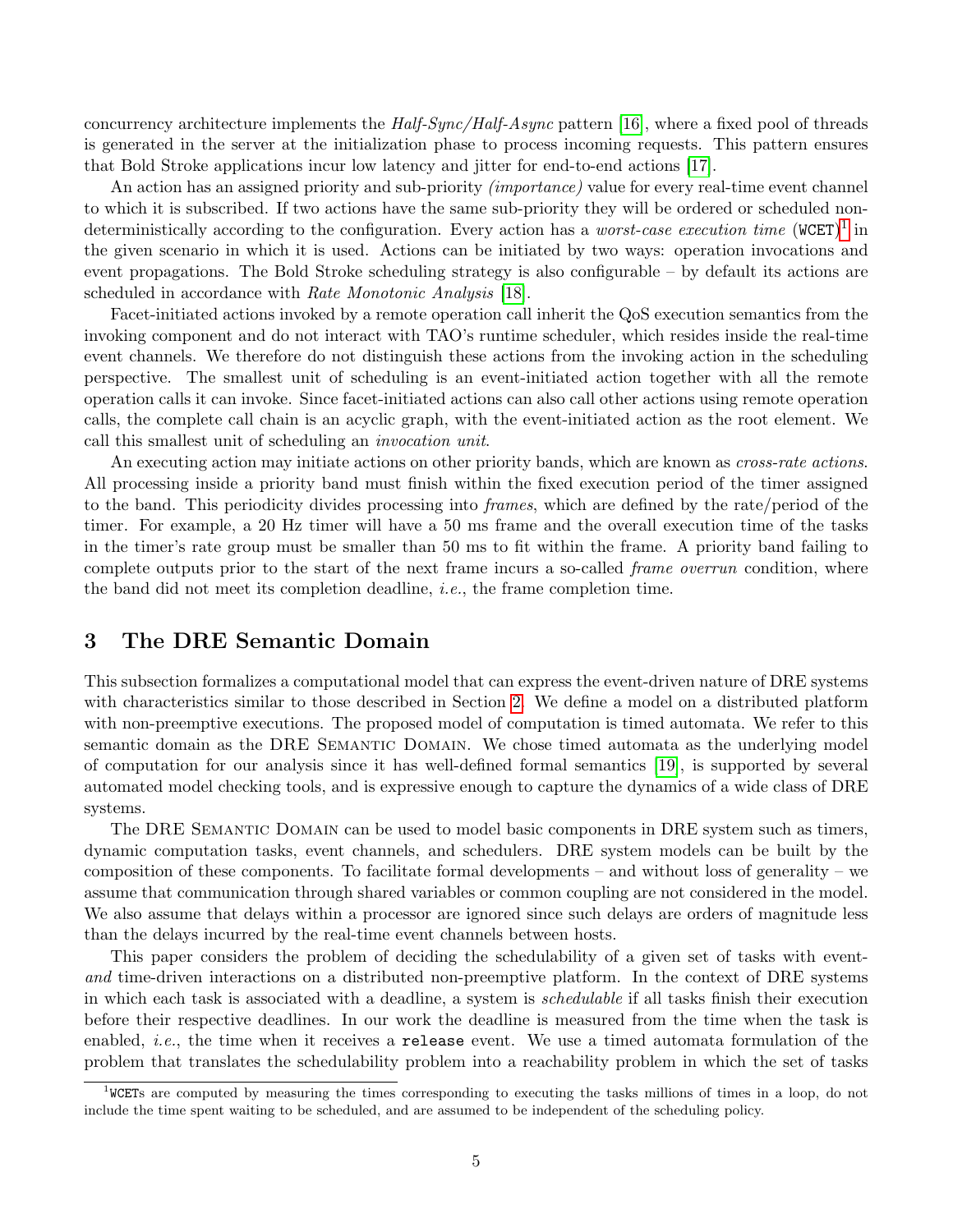are schedulable if a predefined error state is not reachable in any of the tasks' timed automata. If this analysis completes successfully, it implies that all tasks complete before their respective deadlines.

### 3.1 Timed Automata

This section reviews timed automata as the underlying semantic domain for the proposed analysis. A timed automaton is a state machine equipped with a finite set of real-valued clock variables, called *clocks* for short. We use  $AC(V)$  to denote the set of atomic constraints over the set of variables V where  $c_i$  op  $n_a$  or  $c_i - c_j$  op  $n_b$  where  $c_i, c_j \in V$ , op  $\in \{ \leq, \leq, \geq, \geq \}, n_a, n_b \in \mathbb{N}$ . We use  $\mathcal{RC}(V)$  to denote the restricted subset of  $AC(V)$  where all atomic constraints are expressed as  $x_i$  op  $n_i$ , op  $\in \{<,\leq\}$ . The set of atomic constraints  $AC(V)$  represents the *clock constraints* or *guards*.

Transitions in a timed automaton can have guards and reset operations on clock and data variables. Transitions are enabled if the corresponding guard evaluates to true. An enabled transition can execute instantaneously while resetting certain variables to new values according to the underlying reset assignments. States in timed automata can be associated with an invariant that determines the validity of clock assignment in the state. A system can be in a given state only if the underlying invariant is true.

**Definition 1** A timed automaton is a 5-tuple  $TA = (C, L, l_0, E, Inv)$  consisting of the following components:

- a finite set of clock variables C. Each clock variable  $c \in C$  is evaluated over  $(\mathbb{R}^+ \cup 0);$
- a finite non-empty set L of vertices called locations;
- the initial location  $l_0 \in L$ ;
- a finite set of edges  $E \subseteq L \times \mathcal{AC}(C) \times 2^C \times L$  called transitions, where  $e = (l, \gamma, \alpha, l')$  represents an edge from location l to location l' with guard  $\gamma$  and  $\alpha$  which is an assignment of clocks to the value zero (possible clock reset);
- a labeling function  $Inv: L \to \mathcal{RC}(C)$  that assigns a restricted atomic constraint to each location. This constraint is the invariant of the location.  $\Box$

**Definition 2** A state of the timed automaton is defined as a pair  $(l_i, c_i)$  where  $l_i \in L$  and  $c_i$  is a valuation of the clock  $c_i \in C$ . We denote the set of states as S.

A more detailed description of the timed automata model can be found in [\[19\]](#page-20-5). The Uppaal model checking tool uses an extended version of the above timed automata formulation. The Uppaal extensions to the timed automata model of computation are described in [\[9\]](#page-19-8).

#### <span id="page-5-0"></span>3.2 Timed Languages

We extend the definition of timed automata with two sets of states: regular and error states. A finite (infinite) run  $\rho$  is accepting if  $\rho$  does not contain any of the *error* states (and it contains infinitely many regular states). With every finite (infinite) run we associate a timed word  $\sigma$ : with each transition we associate a *timestamp*  $t_i$ , which is the value of the global clock in C. The run  $\rho$  therefore accepts the timed word  $(a_0, t_0), (a_1, t_1), \ldots, (a_n, t_n)$ . The timed language  $\mathcal{L}(\mathcal{TA})$  accepted by the timed automata  $\mathcal{TA}$  is the set of timed words which correspond to accepting runs.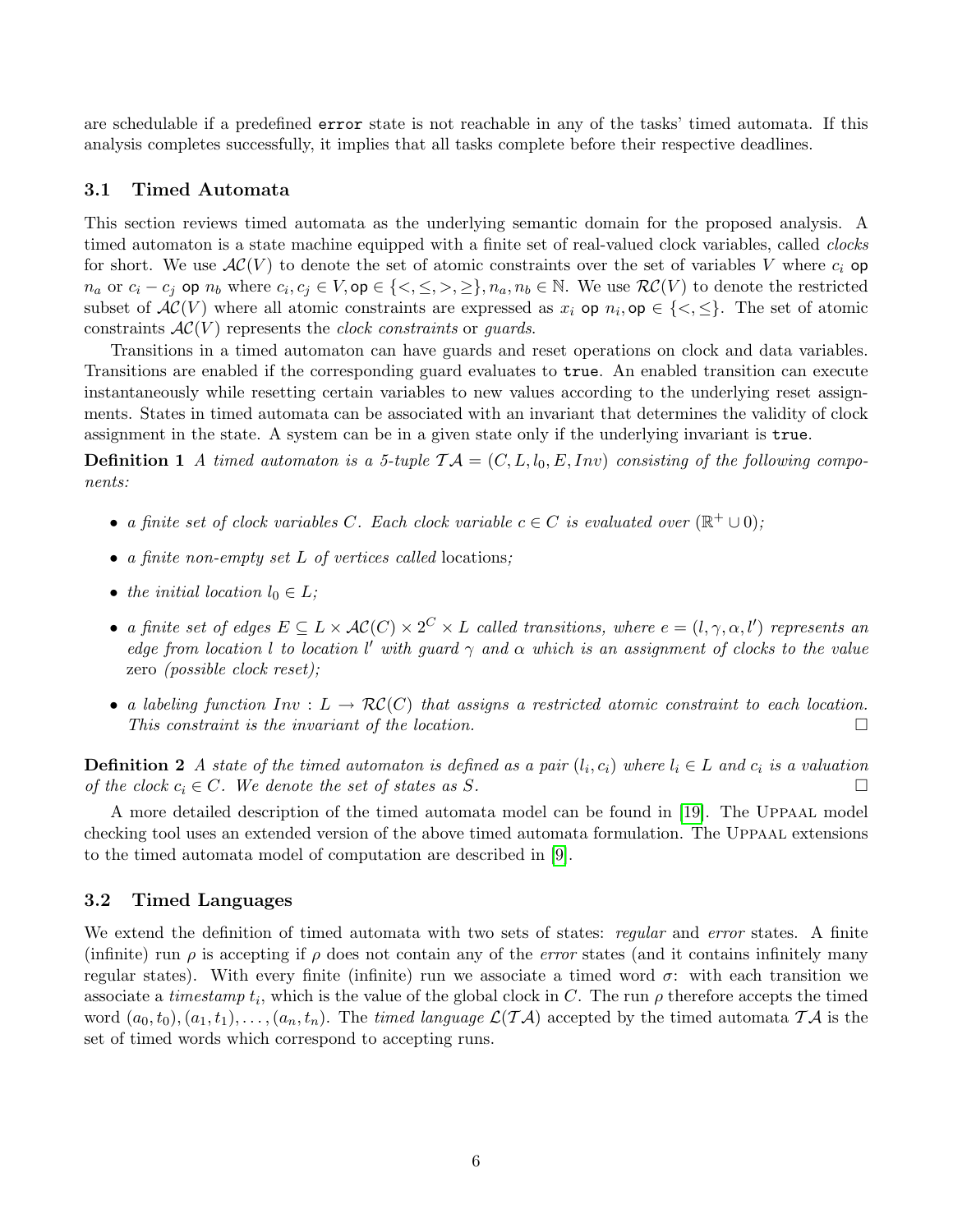

Figure 2: Generic Model of the DRE Semantic Domain

### <span id="page-6-0"></span>3.3 Timers

A timer in the Dream semantic domain is a simple periodic event generator that releases task initiation events at a specified rate. Timers may represent sensors sampled at a predefined rate and can drift arbitrarily from each other. We assume, however, that time drifts in timers are bounded. Timers can be represented by a generic timed automaton model shown in Figure [2.](#page-6-0)

### 3.4 Tasks

Tasks are the main components in DRE systems that carry out computations and interact with the physical environment. Tasks are enabled by events that may be received from other tasks, event channels, or at regular intervals from a timer. The scheduler triggers the execution of tasks based on the scheduling policy. After execution, a task may also initiate other tasks by generating a release event. We assume that the task generates events at the end of the execution. Generating an event at the end of the execution is optional.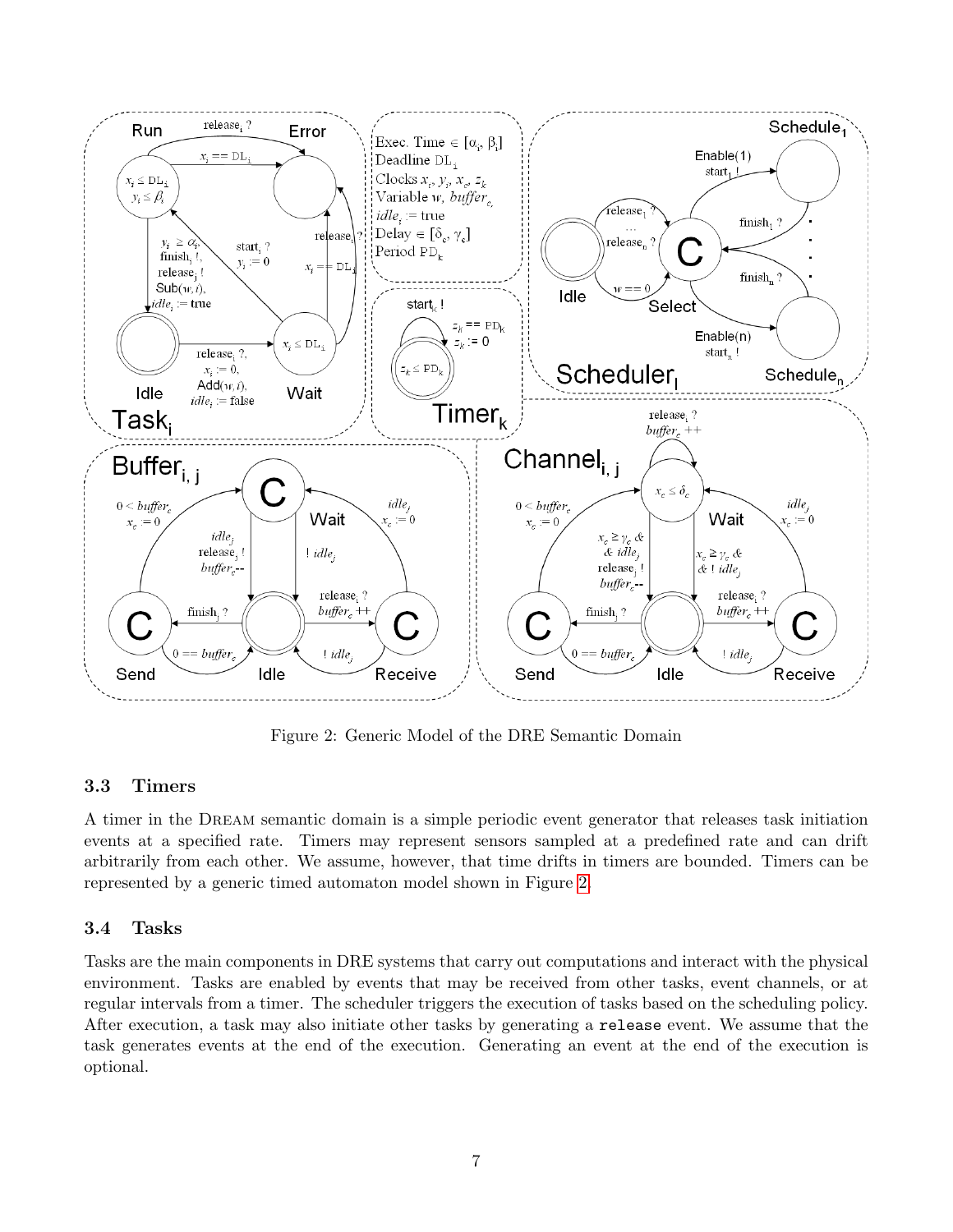### 3.5 Event Channels

Event propagations between tasks follow the timed automata non-blocking broadcast semantics, i.e., events that are not received (and therefore lost) are not regenerated since received events are not acknowledged. To provide a reliable event service, therefore, event passing must be synchronized between the publisher and consumer tasks. To alleviate these restrictions, communication between tasks are coordinated through event channels that provide the mechanisms to allow reliable asynchronous communication, where publishers do not block until the consumer receives the event. Instead, published events are queued in the event channel until the consumer is ready to receive them.

Event channels are generically represented by the timed automaton shown in Figure [2.](#page-6-0) This model takes into account possible communication delays represented by the channel dependent maximum delay factor  $\delta_c$  and minimum delay factor  $\gamma_c$ . The locations denoted with the C letter correspond to committed locations. In the UPPAAL timed automata model, a location is committed if an outgoing transition must be taken as soon as the system enters this location.

An event channel receives events from a timer or task and propagates it to a task with some delay  $\delta \in [\gamma_c, \delta_c]$ . If the task is in an execution cycle (not in the idle location) it buffers the events. When the task receives a release event it either propagates it or buffers it according to the state of the subscribed task. When a subscribed task finishes the execution cycle the event channel moves to the wait location if the buffer is not empty. After the delay  $\delta$  has passed the event channel generates an event for the subscribed task if the subscribed task is in the idle location. When an event is received in the wait location the event channel buffers it.

The Buffer modeling construct shown in Figure [2](#page-6-0) is a special version of the event channel that ensures every event will be delivered before the scheduler is invoked. This construct is used to model event channels within a thread as explained in Section [5.](#page-12-0)

#### 3.6 The Scheduler

To express the mapping of execution tasks to platform processors, we introduce the scheduler modeling construct shown in Figure [2.](#page-6-0) The scheduler selects enabled tasks for execution according to the scheduling policy. The scheduler initially starts in the idle location and will move to the select location if any tasks become eligible for execution. The selection is made instantaneously from the enabled tasks' queue and the selected task will receive the start event, which triggers its execution. The time required for selection and context switching can be bounded in a real-time implementation and added to the measured WCET times of the tasks. The scheduler moves to the idle location if no task is ready for execution.

The scheduling policy is encoded in three functions: (1)  $Add(w, i)$ , which increases the current priority level when task<sub>i</sub> becomes ready, (2)  $\textsf{Sub}(w, i)$ , which decreases the current priority level when task<sub>i</sub> becomes ready, and (3)  $\mathsf{Enable}(w, i)$ , which evaluates to true if the *i*th task is eligible for execution. For example, in the case where priority is directly proportional to the component index,  $\text{Add}(w, i) = w + 2^{i-1}$ ,  $\text{Sub}(w, i) =$  $w - 2^{i-1}$ , and Enable $(w, i) = 2^{i-1} \leq w < 2^i$ . Other scheduling schemes can be established by defining appropriate formulas for the three functions outlined above.

#### 3.7 Event propagation

This section explains how events propagate in the DRE Semantic Domain. Composition rules simply follow from the event propagation constraints and the basic rules for timed automata composition as given in [\[19\]](#page-20-5). We identify the following constraints when using the DRE Semantic Domain.

• Task to Task connections must be one-to-many. Events are broadcasted from the source to every dependent. If multiple events are sent to the same task, however, events will be dropped, which is a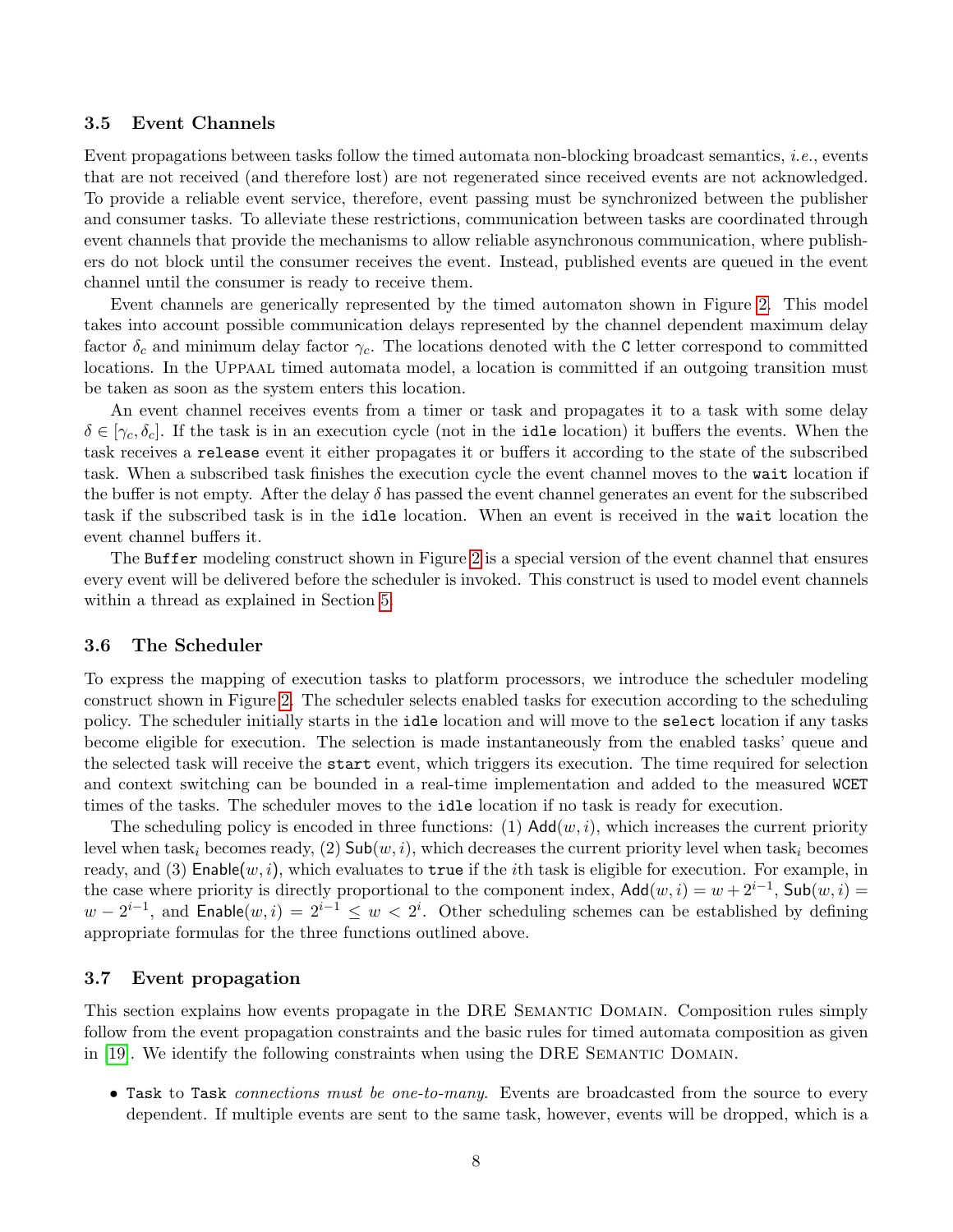failure we want to avoid.

- Task to Channel *connections must be one to many*, which provides a modeling construct the event channel - to express one-to-many broadcasting and many-to-one event consumptions.
- Channels can only have one dependent. Since event channel has only one buffer it cannot keep track of the buffer of individual tasks.
- Channels can only have one source. We have previously allowed a single task to broadcast events to multiple channels. If a task  $A$  is connected to an event channel  $C$  that channel also receives events from a task  $B$  emitting an event from task  $A$  will be received by task  $B$ , as well, since connections are unidirectional. We therefore disable this modeling construct.

#### 3.8 Dependency and Platform: The Aspects of Scheduling

We propose a platform-based analysis of DRE systems consisting of two major aspects: *dependency*, which describes various relations and dependencies between tasks, and *platform*, which specifies the platform that executes the tasks.

The timed-automata based model checking captures both dependency and platform aspects of the scheduling, and provides both sufficient and necessary conditions for distributed system schedulability. The Scheduler expresses the scheduling algorithm on the underlying platform - decoupled from the tasks and event channels that specify the dependencies. The verification is inherently complex and is most suitable for analysis in a mission-critical resource-constrained embedded domain.

In the embedded domain there is no single method that prevails over others. Testing captures both the platform and dependency aspects of the analysis but can only cover a subset of the possible execution traces. Classic scheduling theory [\[18,](#page-20-4) [20\]](#page-20-6) is generally strong in analysis that involves the platform aspect, e.g., offering polynomial execution time for several scheduling problems. Synchronization is often assumed, however, and dependencies between tasks are usually neglected. The analysis of mission-critical DRE systems has to utilize all these methods - schedulability analysis, testing, and model checking - to certify, and validate safe behavior.

### 3.9 Analysis for Preemptive Scheduling

The DRE Semantic Domain model provides a solid foundation for verifying non-preemptive scheduling on distributed platforms. This model can be extended to handle preemptions by defining a location in the Task model in which the execution time does not progress. This extension, however, turns the model into the stopwatch model of computation that can be expressed using hybrid automata.

Deciding the schedulability of the stopwatch model with execution intervals using timed automata has been shown to be undecidable [\[21\]](#page-20-7). Current approaches for stopwatch automata verification include semidecidable methods for reachability analysis using hybrid automata [\[22,](#page-20-8) [23\]](#page-20-9). Potential directions to offer decidable results include using timed automata for the conservative approximation of the scheduling problem based on time discretization. This approximation is a promising direction to increase the performance of the verification, which is crucial in larger systems. Finding an appropriate time discretization scheme is currently under investigation [\[24\]](#page-20-10).

### <span id="page-8-0"></span>4 Model-Based Verification

Developing a DRE system that satisfies multiple QoS properties is a complex constraint-satisfaction problem. To ensure optimal QoS support in practical applications, developers often face hard or even unde-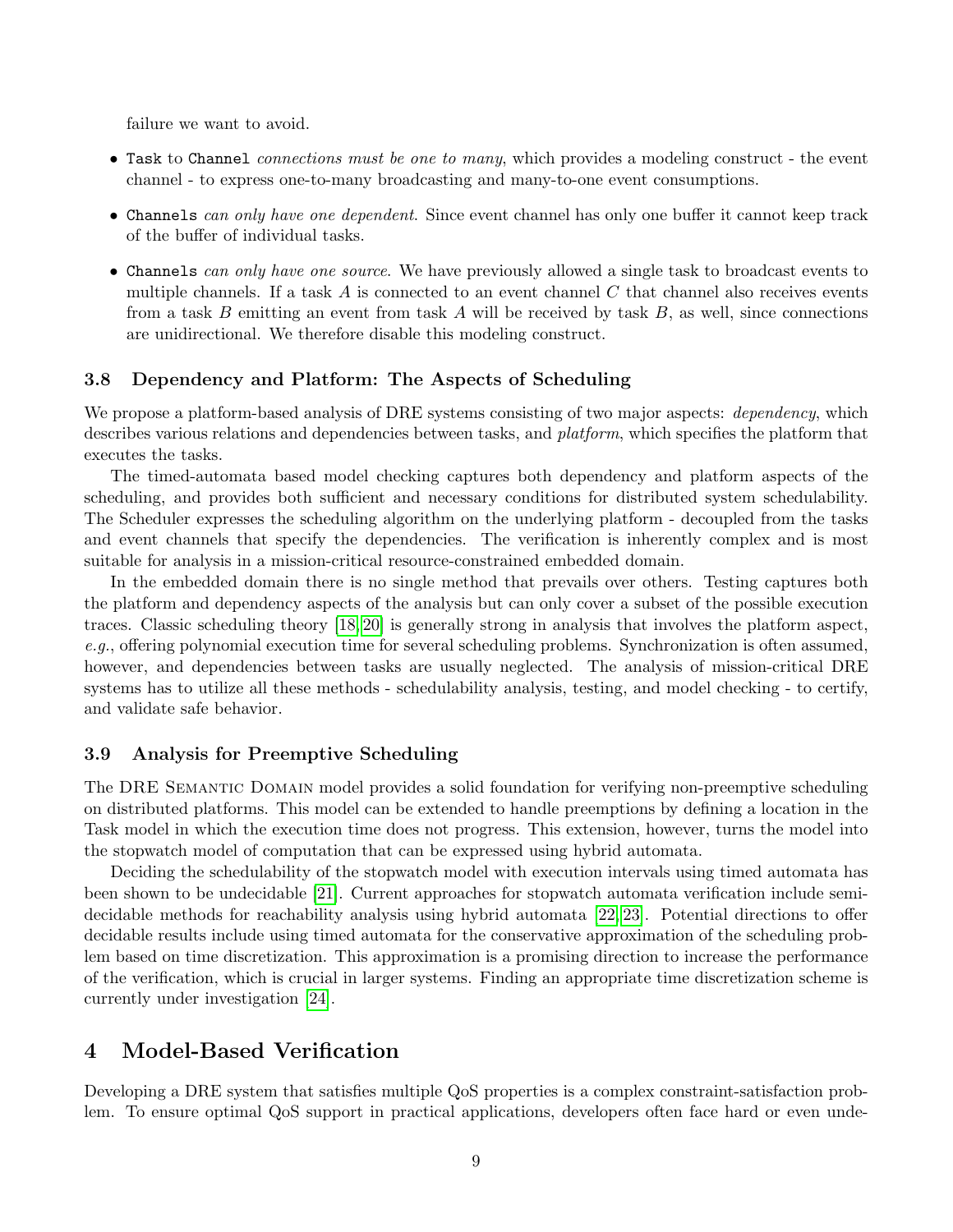

Figure 3: Model Checking using Model Transformations

<span id="page-9-0"></span>cidable problems. Despite recent advances in embedded systems' analysis and abstraction techniques [\[25\]](#page-20-11) the generic verification of production-scale DRE systems is largely unsolved. Time-triggered systems offer better analyzability [\[26\]](#page-20-12), but increase the implementation complexity and resources needed to satisfy the synchronization.

Figure [3](#page-9-0) shows the proposed method for the real-time analysis of distributed embedded systems. This method builds on the results of platform-based design [\[27\]](#page-20-13) and model-integrated computing (MIC) [\[28\]](#page-20-14). Domain-specific modeling languages (DSMLs) play an essential role in the design and analysis process, and can also be used to synthesize executable code, simulations, or documentation. We use model transformations in DREAM to specify the link between the Boeing Bold Stroke modeling language, and the timed automata formal model of computation, as shown in Figure [3.](#page-9-0) The analysis follows the model checking approach [\[29\]](#page-20-15) to prove QoS properties of DRE systems.

Designing an application that satisfies multiple QoS properties is a multi-step process in which the domain-specific model is continually evolved until the underlying method verifies that the QoS properties are satisfied. This evolution is performed by DRE system designers based on the feedback from the model checking tool. The goal of the analysis is to aid DRE system development by choosing feasible design alternatives.

When designing applications that require support for multiple QoS properties, the analysis often requires multiple tools for the analysis. For example, one tool can be used to verify real-time properties, while simulation can be used to predict the overall power consumption of the system. The DRE SEMANTIC DOMAIN provides a common semantic domain that can capture multiple QoS properties of a generic class of DRE systems, including Real-time CORBA applications. This common semantic domain provides the basis for the analysis of the domain-specific model.

Simulators are often integrated into the analysis tools and use the same model of computation. When the model checking tool finds an unsatisfied property the simulator can be used to simulate the execution trace that yields this undesired behavior. For example, a model checker may find system deadlocks by checking the formal model of computation generated from the domain-specific application model.

Since the DSML application models are semantically linked to the formal models of computation, the simulator and the generator must produce the same execution traces for the same input data. We use the DRE Semantic Domain as a common semantic domain for analyis in Dream. This domain has an underlying timed automata semantic domain that can be checked for correctness by model checkers, such as Uppaal, Kronos or the IF toolset.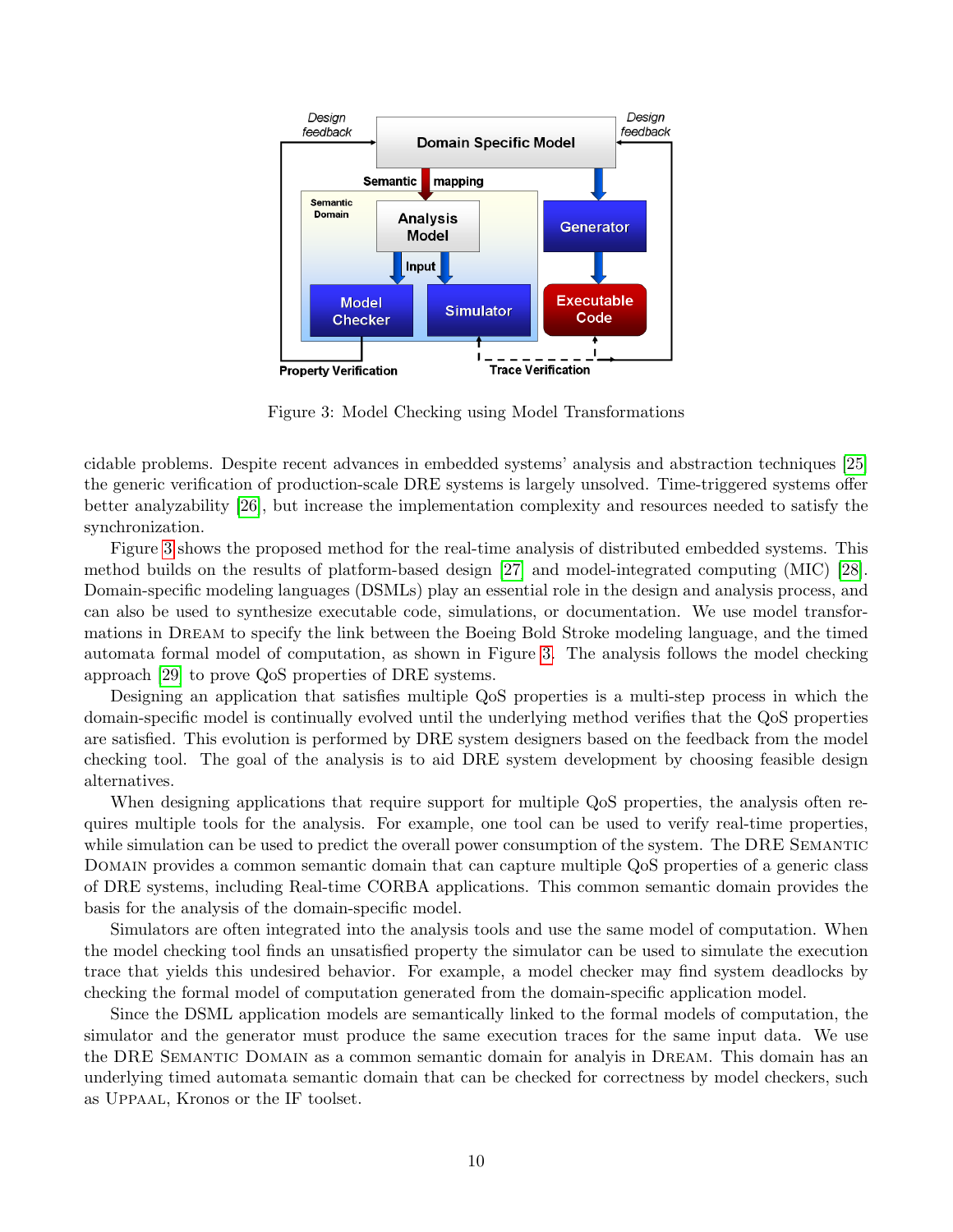### 4.1 The Graph Transformation

Model transformations play an important role in DREAM, where system designers can formalize their transformation from the DRE systems' modeling language to the formal model of computation used for the analysis. The IF toolset presents a similar method for transforming UML [\[30\]](#page-20-16) into the IF intermediate format. Our method, however, uses domain-specific modeling languages instead of a single generic modeling language. We believe that defining semantics to smaller modeling languages and their composition is more likely to succeed than to define it for a large generic modeling language.

The current DREAM design uses the *Generic Modeling Environment* (GME) [\[31\]](#page-21-0) and *Graph Rewriting* and Transformation (GREAT) [\[32\]](#page-21-1) tools for the transformation. The implemented graph transformation is an abstract syntax-level transformation, which takes Boeing Bold Stroke models as inputs and generates the corresponding timed automata representation. The developed algorithm creates the set of timed automata, and the corresponding communication channels and global (shared) variables. For example, the array en [ ] used to signal the scheduler which tasks are enabled (denoted as the idle variable on Figure [2\)](#page-6-0) is defined as a global variable.

The transformation algorithm is relatively straightforward. We generate a Task timed automaton for every invocation unit in Bold Stroke and a *Channel timed automaton* for every real-time event channel in Bold Stroke. The graph transformation composes the timed automata representing the Bold Stroke models. We use the Uppaal event channel mechanism to create the links between the elements of the DRE Semantic Domain.

### 4.2 A Note on Property-Preserving Transformations

We illustrate how the timing properties are preserved by using the definition of timed languages as defined in Section [3.2.](#page-5-0) We claim that any timed language corresponding to a schedulable (unschedulable) execution trace is accepted (rejected) by the timed automata. Since the Boeing Bold Stroke execution framework does not have a formal specification, we simply illustrate the correctness of the algorithm instead of a proof.

The major advantage of model checking is that it covers every possible execution trace. The timed automata models presented in this paper are a high-level abstraction of the underlying architecture that capture key properties. To keep the system analyzable, however, they abstract out several details, such as computations carried out by the tasks and their implementations.

The Bold Stroke models capture dependencies that are a partial ordering between tasks. We define a timed automaton for each task and specify the same partial ordering by using the composition methods described in Section [3.](#page-4-0) Each timed automaton is an abstract real-time model of its corresponding task since we define the parameters of the timed automata by using the parameters of the Bold Stroke models. Since the parameters and dependencies are the same, a schedulable execution trace in Bold Stroke will be accepted by the timed automata, while unschedulable traces will be rejected.

### 4.3 Implementation in GReAT

To illustrate the graph matching pattern we chose a representative rule shown in Figure [4.](#page-11-0) Both the Bold Stroke and TimedAutomata DSMLs are defined by the GME metamodel that define the abstract syntax of the DSML. We use these metamodels to define the pattern matchings in GReAT.

A rule usually has multiple input and output ports. For example, Actions correspond to TimedAutomata and Events correspond to Channels. We want to express that whenever an Action publishes an Event, the corresponding TimedAutomaton should send an event to the corresponding Channel.

There are several methods to implement this simple rule. We can define the whole graph matching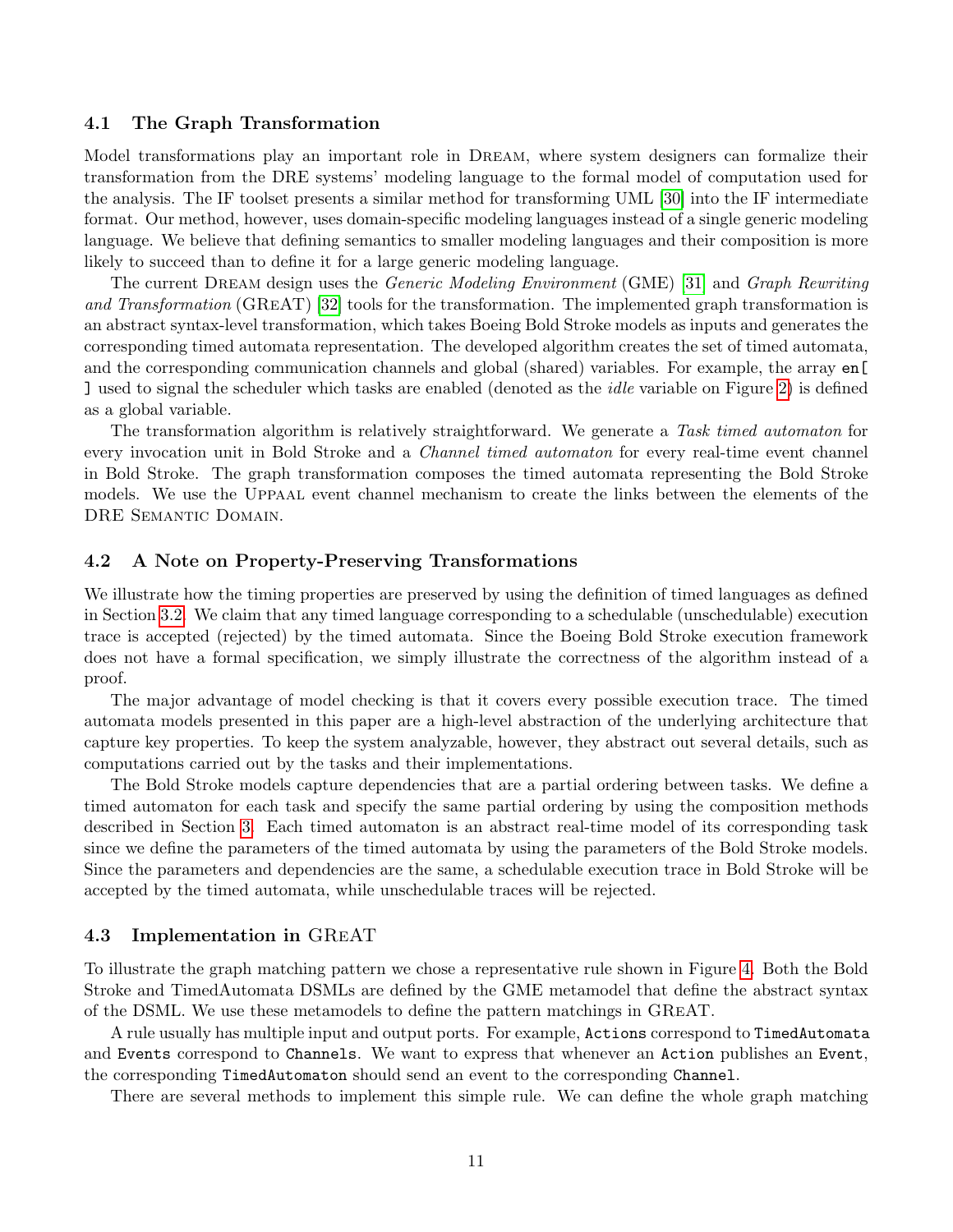pattern we are looking for and simply define the pattern to be created in the target model. We try to break up complex pattern rules into simple ones whenever feasible, however, since the performance of the pattern matching is proportional to the "size" of the pattern.



Figure 4: The TA2Channel Rule

<span id="page-11-0"></span>In the previous steps we create an empty timed automata model, a TimedAutomaton for every eventdriven Action, and a Channel for every Event that represents a real-time event channel in the middleware. We have already created the TimedAutomata and Channel constructs during the previous steps of the transformation. To create the appropriate links between a TimedAutomaton and Channel we need to find the TimedAutomaton in the newly created model corresponding to the Action and the Channel corresponding to the Event.

The transformation rule shown in Figure [4](#page-11-0) takes 3 inputs and produces 2 outputs. The input shown on the top of the figure is an Event. We define a graph matching pattern for the association between the Event, PublishPort, and Action (we can navigate in both directions on an association). The concrete syntax is shown with curvy arrows in Figure [4.](#page-11-0) The second input is the whole timed automata model itself. The concrete syntax of these objects is also shown in Figure [4.](#page-11-0)

We add a Synchronization connection between the TimedAutomaton and the Channel objects. The output of this rule will pass this newly created System model to the next rule. The third input, the Wakeup object, is simply forwarded to the next rule, which is actually a Channel that was renamed to avoid confusion between this and the other Channels used for the second input.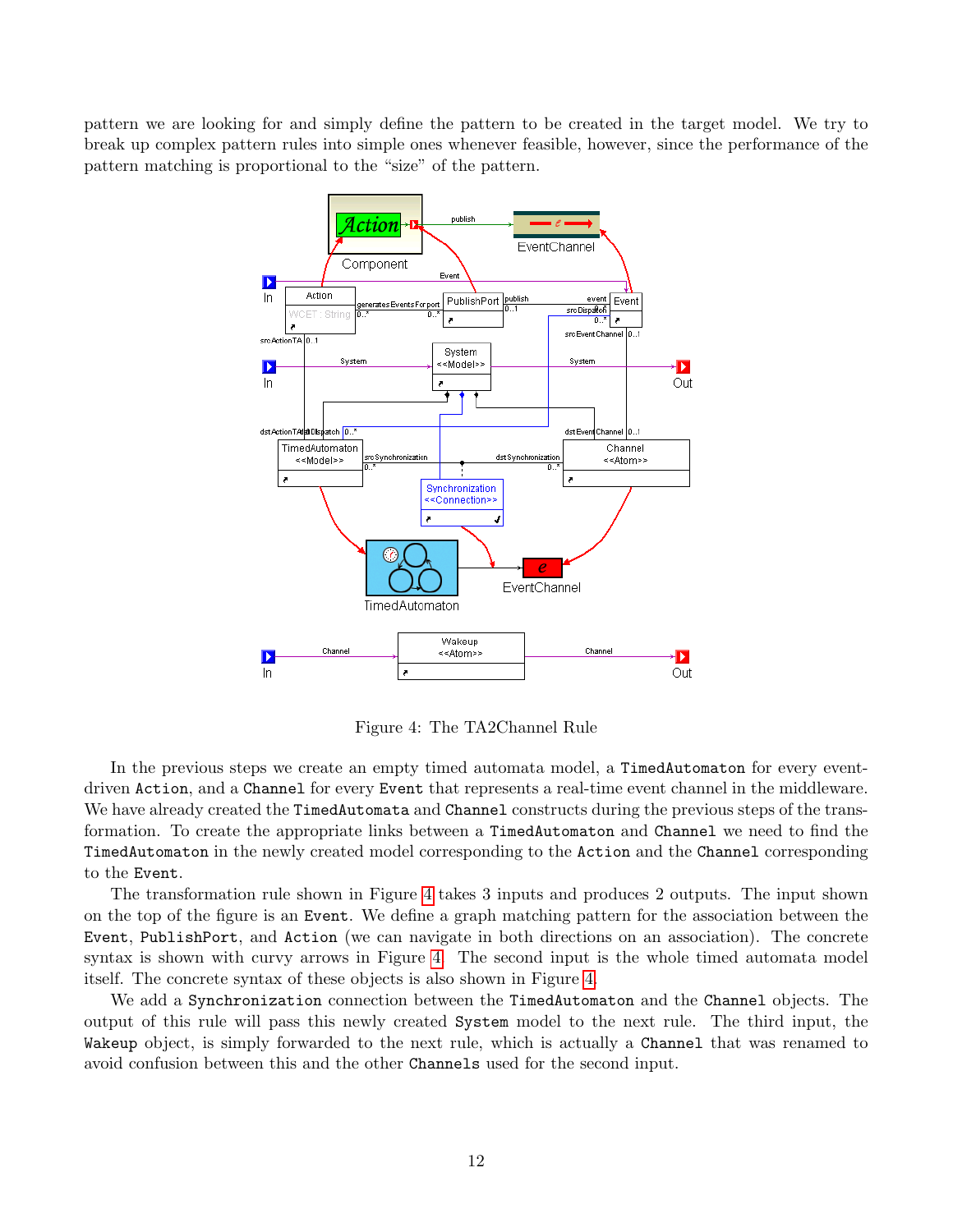### 4.4 Open-source Dream

The GME and GReAT tools provide the foundation of the model-based verification architecture of DREAM. The transformation from the Boeing Bold Stroke modeling language to timed automata is an abstract syntax-level graph transformation specified by the GReAT transformation language. We have recently been released a platform-independent ANSI-C++ open-source implementation of DREAM (<dre.sourceforge.net>) to promote the application of analysis tools to resource-constrained DRE systems. The open-source Dream is a lightweight implementation of the GME tool-chain that includes a discrete event simulator - but has a continuous time model - and provides a way for the *runtime analysis* of a generic class of DRE systems. It is therefore able to provide a formal proof for the correctness of a general class of DRE systems.

The open-source Dream tool also has an eXtensible Markup Language XML [\[33\]](#page-21-2) interface with schema validation for the DRE Semantic Domain. The model transformations are internally represented as template-based data generation and the XML format allows the use of XSL Transformations [\[34\]](#page-21-3) to the DRE Semantic Domain.

### 4.5 Verification of the Timed Automata Using Model Checking

To show that the Bold Stroke application is correct, we checked that the corresponding timed automata model is deadlock-free by using the A[] not deadlock UPPAAL macro. This macro checks that eventually every task does not deadlock, i.e., reach a state from which no transition is possible and time cannot progress. We also need to show that all invocation units meet their deadlines, which requires no additional checking of properties beyond checking for deadlocks.

To reduce the state space, we set the error location to be committed. By using this constraint in the system we also introduced a nice side-effect, *i.e.*, whenever a timed automaton reaches the error location time cannot advance in that automaton. Since we cannot leave that location, the timed automata model will deadlock. If the above reachability macro evaluates to true, therefore, we have proved that there are no deadlocks in the system and every action always finishes its execution before the deadline. We also prove that every published event is consumed properly in the system and the event channels operate with limited buffer size.

Additional timed properties can also be checked because all timing properties (such as deadlines, execution times, and dependencies) are captured in the timed automata models. Our model-based DREAM verification can be used to verify the correctness of non-preemptive scheduling and pinpoint components that have frame overrun conditions. Our results show that the deadline is not a function of the period and using slower timer components may produce the same properties in the system, thereby allowing better resource allocation and performance gain.

Model checking can express DRE system *behavior*, which enables fine-grained evaluation of QoS properties, such as end-to-end deadlines, graceful degradation and dependability. For example, we can use model checking to show the graceful degradation of a DRE system by increasing the WCETs according to the increased system load. Dependability can be checked by introducing faults in the system models. Model checking techniques thus help evaluate DRE systems in real-world scenarios, as discussed in Section [5.](#page-12-0)

### <span id="page-12-0"></span>5 Case Study

To illustrate the model-based verification capabilities of Dream, we examine a case study of a DRE system from the domain of avionics mission computing. Figure [5](#page-13-0) shows the component-based architecture of this system, which is built upon the Boeing Bold Stroke real-time middleware described in Section [2.](#page-2-0) This application is deployed on a non-preemptive multiprocessor platform.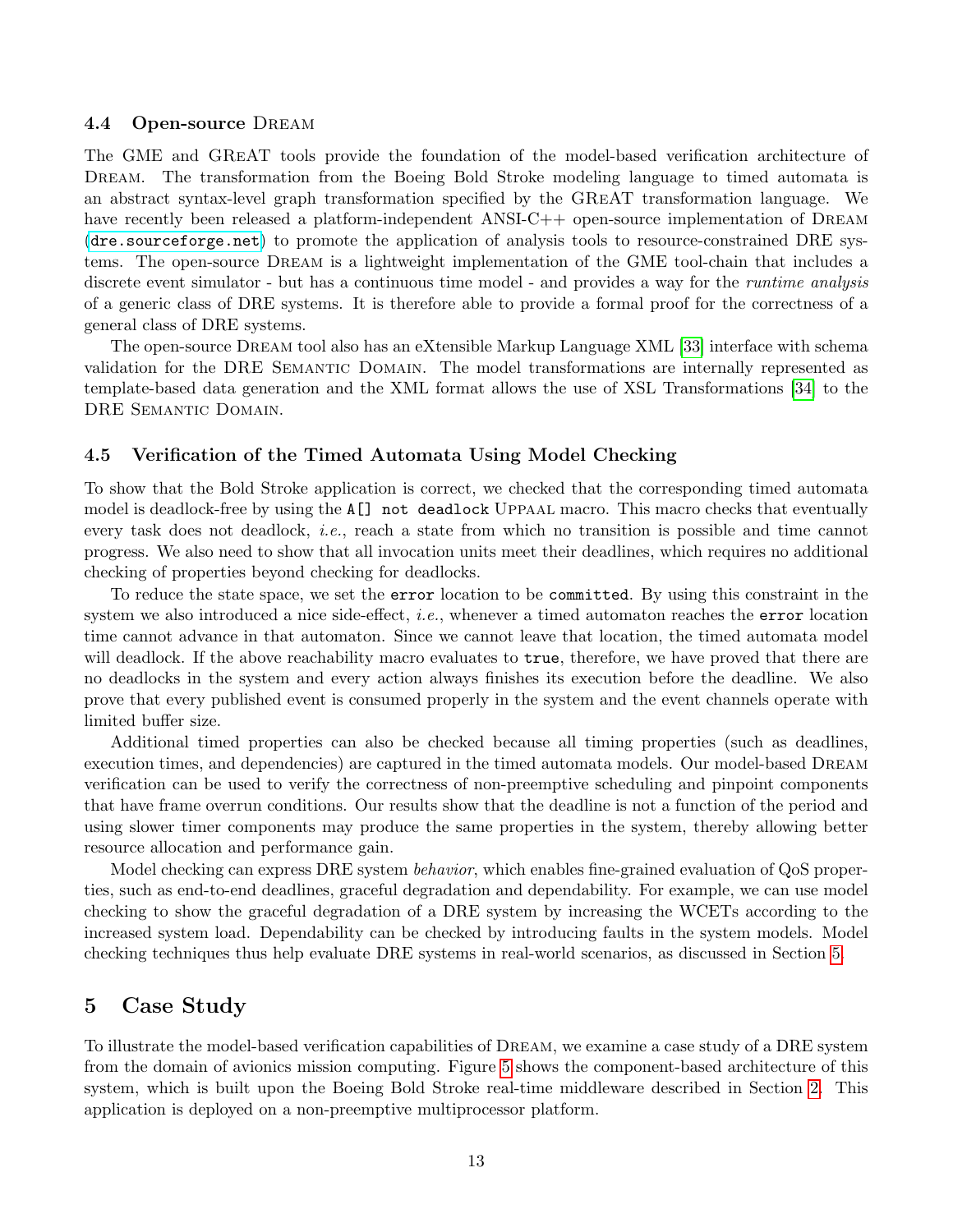

Figure 5: The Bold Stroke Application Model

<span id="page-13-0"></span>As shown in Figure [5,](#page-13-0) this application is driven by five Timer components deployed on five CPUs. The GPS and AIRFRAME components are deployed on CPU 1. When the 1Hz Timer component pushes an event the GPS component will be notified, and scheduled for execution by the OS (operating system) scheduler. The GPS component then pushes an event to the AIRFRAME component. The OS scheduler schedules the AIRFRAME component for execution, which calls back to the GPS component's facet using its receptacle to get the actual data required for execution. The AIRFRAME component pushes an event to each of the NAV STEERING, ROUTES, TACTICAL STEERING, and NAV DISPLAY components. Since these components are deployed on different processors they are presented in lighter colors in the 1Hz Timer's band.

Computations on different processors are driven by their respective timers. Components do not necessarily execute with the timer's rate, however, as seen in the NAV DISPLAY component's case. It is executed more often to serve remote requests than to serve local requests on CPU<sub>-3</sub>. We observe the following key challenges in the Bold Stroke example:

- Event flow, buffering. Event propagations require buffering of the events (*i.e.*, for the AIRFRAME component) and concurrency management between event channels that are publishing to the same component (i.e., between the event channels that publish events to AIRFRAME).
- Delays. Communication between processors incur delays in the message propagation. Since the delays are not constant, race conditions may occur when a lower priority task receives an event earlier than a higher priority task, which can result in priority inversion.
- Composition. The problems above can be summarized as composition challenges, *i.e.*, the schedulability of individual threads does not guarantee the overall schedulability of the system.

### 5.1 Abstractions Based on the Threading Model

The publish/subscribe architecture used in the the Boeing Bold Stroke execution framework defines two types of mechanisms for data exchange and dependencies.

• Remote method invocations follow conventional two-way function call semantics when a component issues a call from its receptacle to the target component's facet. These two-way facet/receptacle method calls will block if the called process is already executing, which can degrade performance significantly.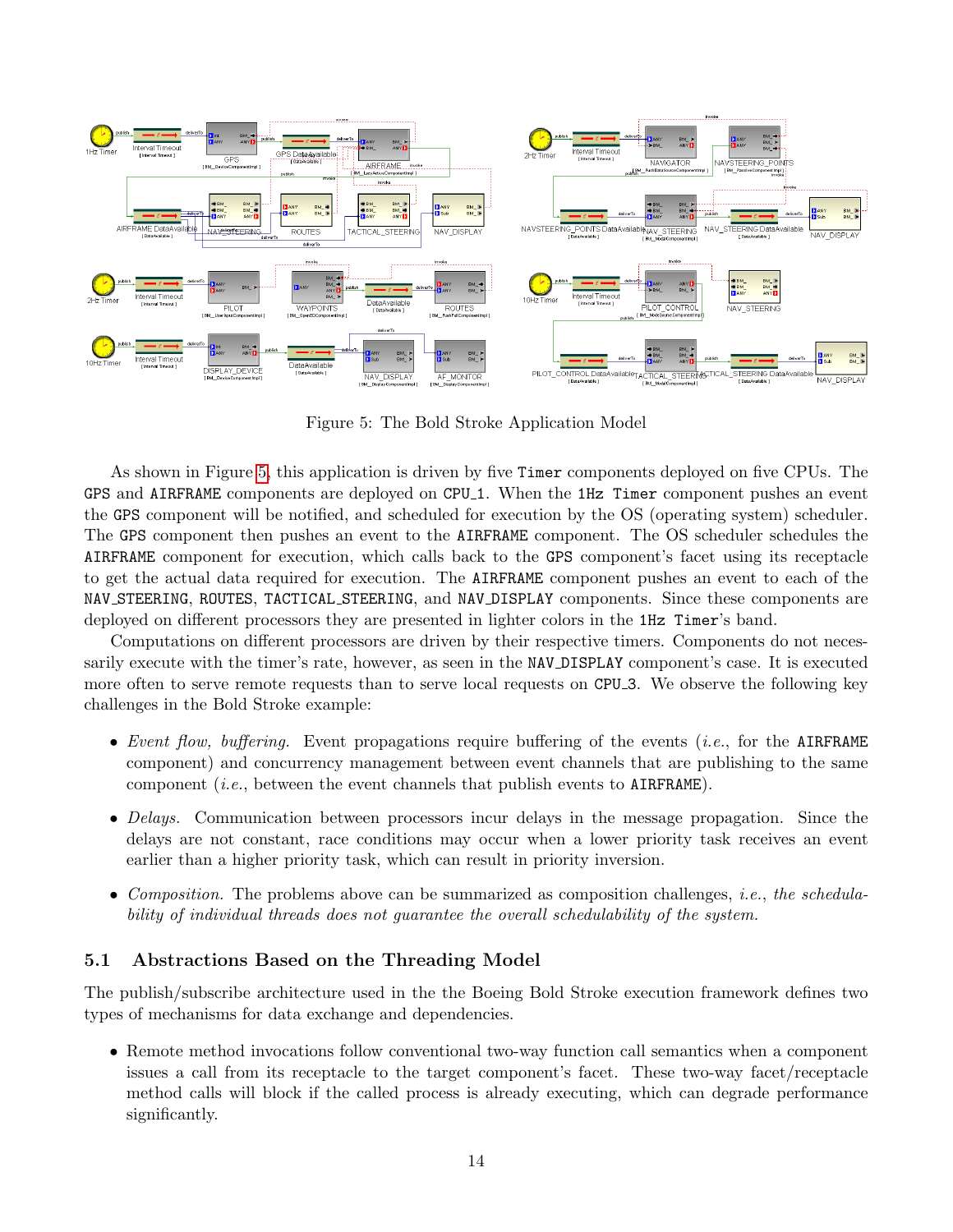| Component                          |                                  | <b>CPU</b>        |                         | Sub-priority                       | <b>WCET</b>            | Deadline       |
|------------------------------------|----------------------------------|-------------------|-------------------------|------------------------------------|------------------------|----------------|
| GPS                                |                                  | $CPU_1$           |                         | VERY_HIGH                          | 21                     | 22             |
| <b>AIRFRAME</b>                    |                                  | $CPU_1$           |                         | <b>HIGH</b>                        | 53                     | 54             |
| PILOT_WAYPOINTS                    |                                  | $CPU_2$           |                         | VERY_HIGH                          | 37                     | 38             |
| <b>ROUTES</b>                      |                                  | $CPU_2$           |                         | VERY_LOW                           | 18                     | 19             |
| NAVIGATOR_NAVSTEERING_POINTS       |                                  | CPU <sub>-3</sub> |                         | VERY_HIGH                          | 32                     | 65             |
| NAV_STEERING                       |                                  | CPU <sub>-3</sub> |                         | <b>HIGH</b>                        | 49                     | 50             |
| DISPLAY_DEVICE                     |                                  | $CPU_4$           |                         | <b>VERY_HIGH</b>                   | 26                     | 41             |
| AF_MONITOR                         |                                  | $CPU_4$           |                         | HIGH                               | 33                     | 34             |
| NAV_DISPLAY                        |                                  | $CPU_4$           |                         | MEDIUM                             | 14                     | 74             |
| PILOT_CONTROL                      |                                  | $CPU_5$           |                         | VERY_HIGH                          | 23                     | 66             |
| TACTICAL_STEERING                  |                                  | $CPU_5$           |                         | HIGH                               | 58                     | 59             |
| Channel                            | <b>Buffer Size</b>               |                   | <b>Worst-case Delay</b> |                                    | <b>Best Case Delay</b> |                |
|                                    |                                  |                   |                         |                                    |                        |                |
|                                    |                                  |                   |                         |                                    |                        |                |
| nav_steering_lc                    | $\overline{2}$                   |                   |                         | 0                                  |                        | $\Omega$       |
| routes_1c                          | $\overline{2}$                   |                   |                         | $\overline{0}$                     |                        | $\theta$       |
| tactical_steering_1c               | $\overline{2}$                   |                   |                         | $\boldsymbol{0}$                   |                        | $\theta$       |
| nav_display_lc                     | $\overline{2}$                   |                   |                         | $\overline{0}$                     |                        | $\overline{0}$ |
| af_monitor_lc                      | $\overline{2}$                   |                   |                         | $\boldsymbol{0}$                   |                        | $\overline{0}$ |
| nav_steering_rc                    | $\overline{2}$                   |                   |                         | $\overline{2}$                     |                        | $\mathbf{1}$   |
| routes_rc                          | $\overline{2}$                   |                   |                         | $\overline{2}$                     |                        | 1              |
| tactical_steering_rc               | $\overline{2}$                   |                   |                         | 3                                  |                        | 1              |
| nav_display_rc1                    | $\overline{2}$                   |                   |                         | 3                                  |                        | 1              |
| nav_display_rc2<br>nav_display_rc3 | $\overline{2}$<br>$\overline{2}$ |                   |                         | $\boldsymbol{3}$<br>$\overline{2}$ |                        | 1<br>1         |

Table 1: Parameters for the Bold Stroke Application Shown in Figure [5](#page-13-0)

• Event propagations provide a more efficient asynchronous data flow semantics from event sources to event sinks supported by event channels. The event channel is built on the asynchronous method invocation (AMI) [\[35\]](#page-21-4) feature of the CORBA specification. The event channel is the implementation of an agent that manages the event passing between tasks. The caller thread A issues the method call on the event channel and resumes its execution, rather than waiting for the called thread B to process the event. When the called thread  $B$  finishes the execution it notifies the event channel, which issues the remote method on thread  $B$  as thread  $A$ 's agent.

We assume a time interval for the delivery of the events that is independent for each processor, and is specified by best case delay and worst-case delay. The event passing between different processors is managed by the remote real-time event channel. They are modeled by the Channel modeling construct in the DRE Semantic Domain. Race conditions may occur in remote event passing and are an important issue to be solved by analysis. Event passing on the same processor (same address space) is managed by local real-time event channels. They are modeled by the Buffer modeling construct in the DRE SEMANTIC DOMAIN. In this scenario the ORB delivers the event by invoking local functions - without marshaling/demarshaling the requests. This technique is called a collocation optimization [\[36\]](#page-21-5) and is implemented in most CORBA ORBs, including TAO.

Collocated event passing does not follow the strict event passing semantics since a single thread is used to manage both the event sources and event channels. We therefore assume that the event channel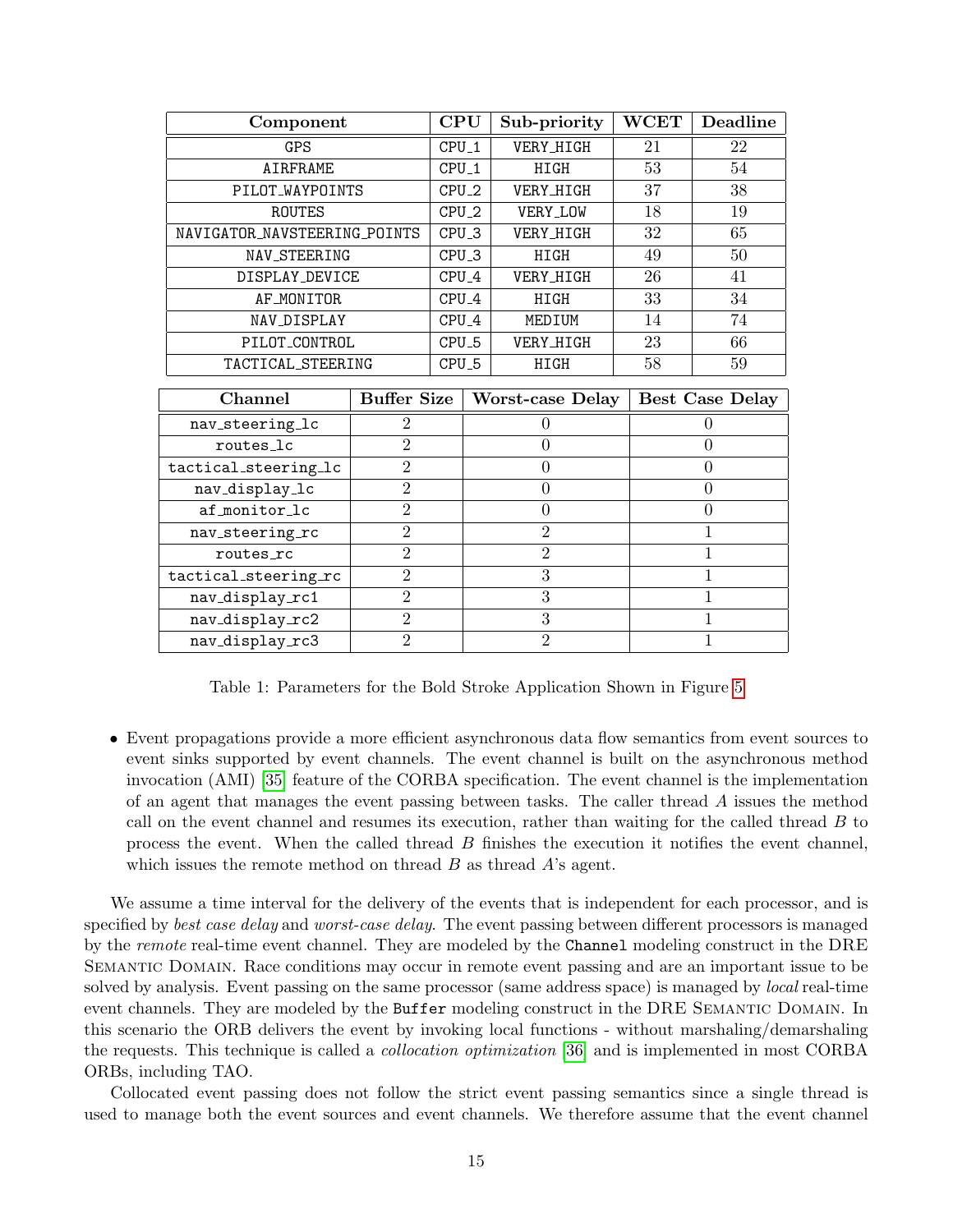notifies every task before the scheduler is invoked, thus there are no race conditions within a thread. This mechanism helps to enforce fixed priority scheduling for tasks that receive events at the same time and are deployed on the same thread.

Method invocations inherit the QoS execution semantics from the invoking task and do not interact with the runtime scheduler. If the caller and invoked tasks are deployed in the same address space of a processor, the invoked task executes within the same thread - the dispatcher (worker) thread - as the caller task. If the two tasks are deployed on separate machines the ORB uses a thread to transparently forward the method call to a task on the remote machine. This mechanism separates the scheduling of the dispatcher (worker) thread - which schedules tasks invoked by event propagations - and the ORB thread which simply executes remotely invoked tasks.

The threading model described above provides a way to agressively abstract out remote method calls from the model. For local method calls we simply add the WCET of the called and caller tasks. For remote method calls we also add the worst-case delay of the channel to the WCET of the call chain. This approach assumes that the ORB thread is always ready to serve requests. Although this assumption is overly optimistic in some cases, we can always add more ORB threads or let the ORB's Portable Object Adapter (POA) manage dynamic number of threads in the thread pool.

### 5.2 Compositional Analysis Using Uppaal

We use the UPPAAL model checker tool to check whether various properties hold such as deadlock-freedom, bounded buffer sizes, and whether all deadlines are met. In addition to simulation, Uppaal provides builtin support for manual and automatic simulation. To improve efficiency, the model checking algorithms in Uppaal are based on clock constraints equivalence rather than state equivalence. Systems in Uppaal are modeled as a slightly modified variant of timed automata and the specification is expressed in a restricted version of the timed computational tree logic (TCTL) [\[37\]](#page-21-6), which is temporal logic that can formalize statements about system models. The Uppaal semantic domain combines timed automata with dataflow semantics that can be used to express interactions between the automata.

Figure [6](#page-16-1) shows a subset of the Bold Stroke system as modeled in the UPPAAL model checker tool. The application consits of 11 task components and 11 event channels, which 5 are local, and used only for buffering. The application is deployed on 5 processors. The Timer components are a simple rate generators which publishes events at a predefined rate. We model them using Timers in the DRE SEMANTIC DOMAIN.

To satisfy real-time constraints and avoid unnecessary thread spawn delays, the PRISM component middleware requires dedicated threads for each real-time event channel. In the DRE SEMANTIC DOMAIN, however, we can abstract out some of these threads to reduce the number of event channels and thus the state space. We have to model event channels explicitly (1) when we have to buffer events or (2) on remote event channels which have measureable delays. All the event channels satisfy one of the above conditions, except the timer's event channels that have been abstracted out in the model.

The scheduling policies are represented by **Schedulers** in the DRE SEMANTIC DOMAIN. We define 5 schedulers since the Bold Stroke application is deployed on a 5-processor architecture. We illustrate the scheduler of CPU<sub>-4</sub> as shown on Figure [6.](#page-16-1) The schedulers get more complex according to the scheduling policies. The automatic generation of the models provides a safe way to ensure the correct guard conditions and assignments.

The timed automata model illustrated in [6](#page-16-1) corresponding to the Bold Stroke system shown in [5](#page-13-0) has been shown to be schedulable using Uppaal. We have checked the system for deadlocks and missed deadlines by using A[] not deadlock UPPAAL macro. We have checked whether the system operates with finite buffer sizes with the TCTL formula A[] (Channel.bufferc < Channel.lambdac). UPPAAL produces a counter-example for invalid properties, which helps identifying the source of undesired behavior. Finally, we checked that eventually every task will execute using the formula  $E \leq Task$ . executing.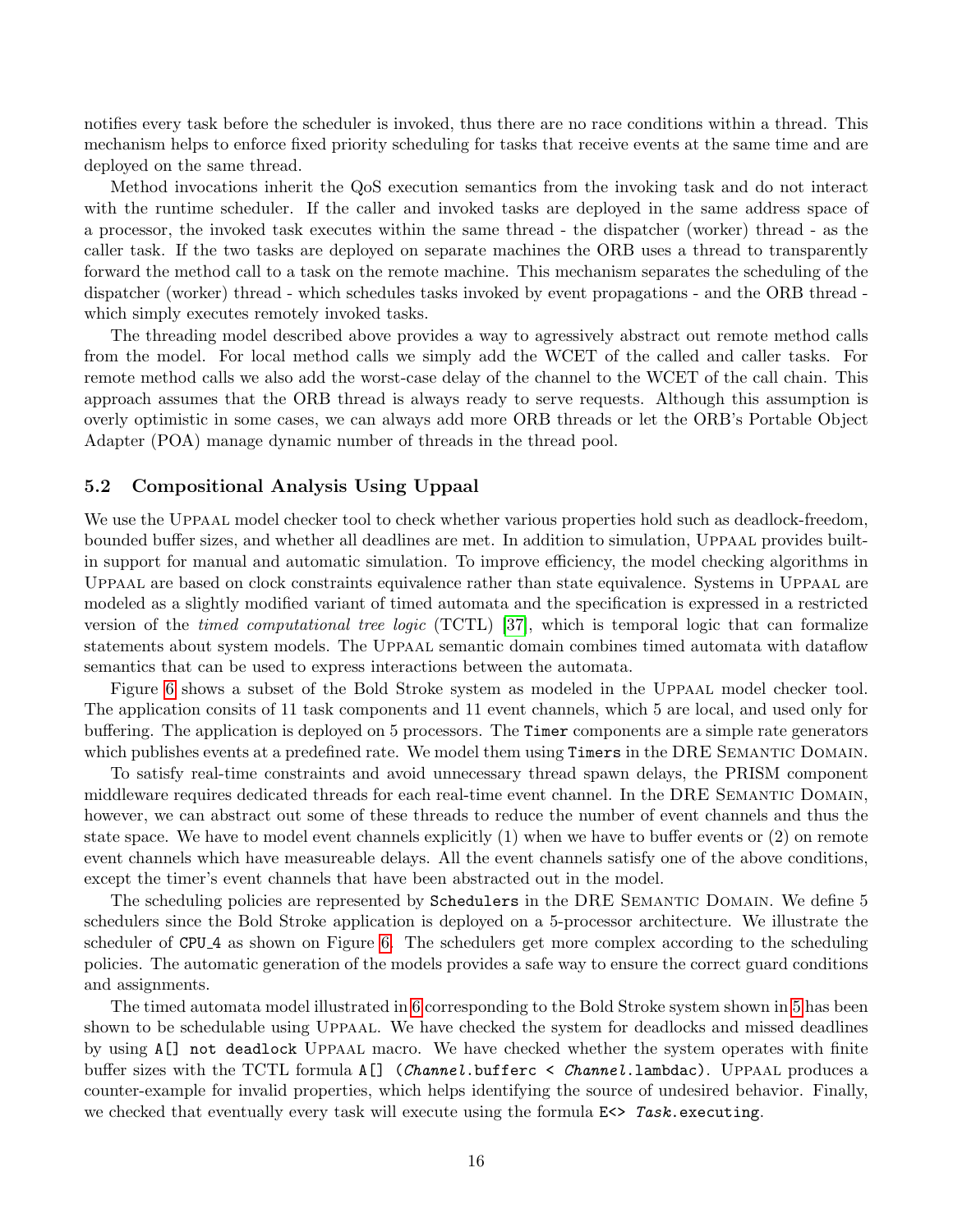

Figure 6: Uppaal Timed Automata Models for CPU 4 (Partial Figure)

<span id="page-16-1"></span>The performance of the verification depends largely on the number of non-deterministic branches in the event flow, not the number of components. UPPAAL uses powerful reduction techniques for deterministic steps. The properties described above for the system shown in Figure [5](#page-13-0) can be checked within 1-2 seconds on a 1.6GHz Pentium 4-M processor with 768 MB memory running the Windows XP OS. Designers must aim to ensure deterministic scheduling and behavior for critical system tasks. Our experiments confirm that the complexity grows exponentially with respect to the state space size. Finding the right abstraction is therefore crucial for tractable verification problems.

# <span id="page-16-0"></span>6 Related work

This section compares our research on model-based verification using Dream with related work.

Classic schedulability methods. Classic scheduling theory, such as Rate Monotonic Analysis (RMA) [\[18,](#page-20-4) [20\]](#page-20-6) or Earliest Deadline First (EDF) [\[38\]](#page-21-7), is widely used for the schedulability analysis of DRE systems. Synchronization is often assumed, however, and dependencies between tasks are often neglected. Most of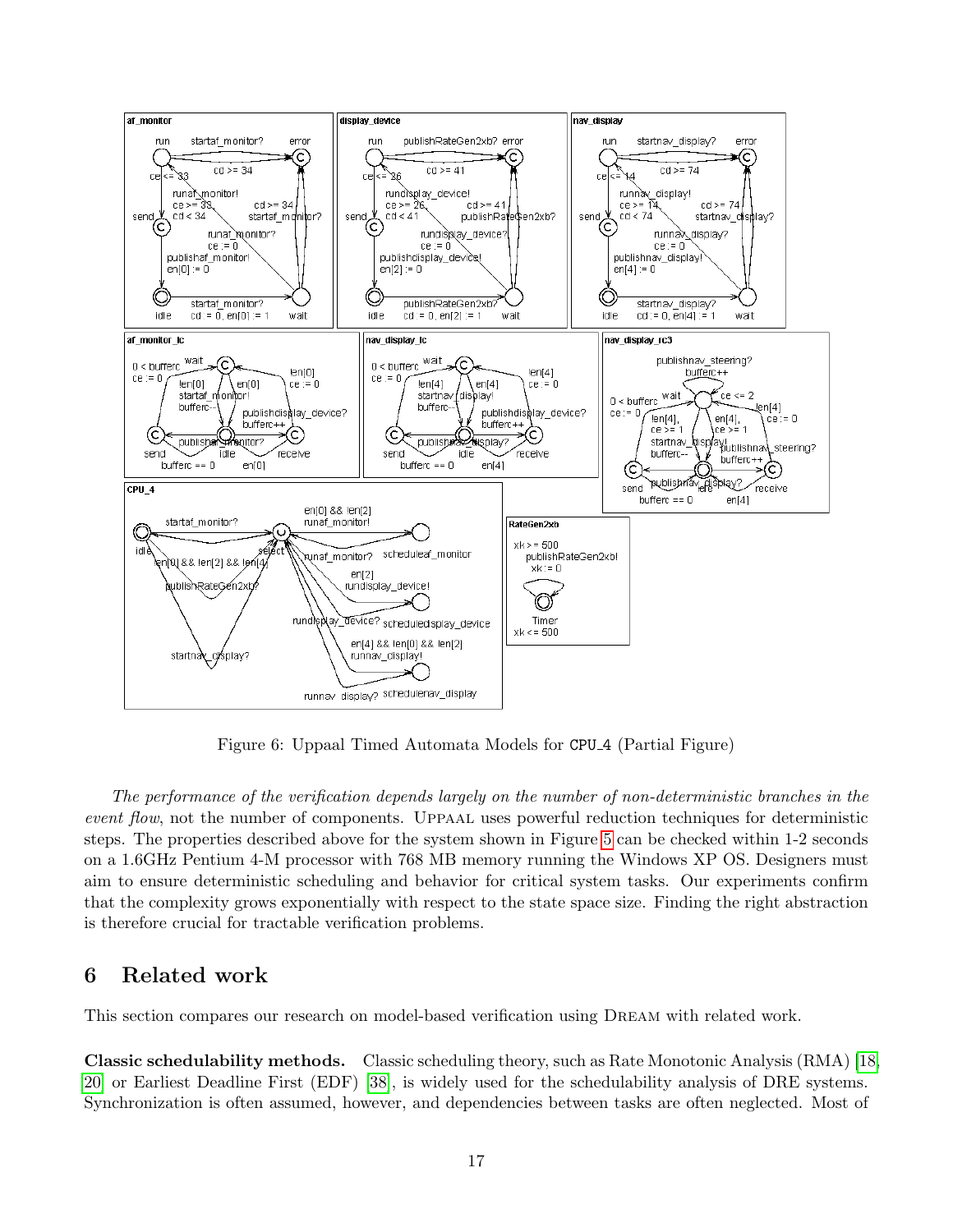the methods provide sufficient, but not necessary conditions for DRE system schedulability.

A holistic method is proposed for distributed preemptive scheduling [\[39\]](#page-21-8) that provides sufficient conditions for schedulability using a TDMA communication bus. The model is general enough to represent a handful of real-time systems but is not suitable for DRE systems where tasks communicate in an unsynchronized way. In contrast, Dream is capable of modeling asynchronous communications using the event channel model.

Methods that consider task dependencies are usually extensions of the job shop scheduling problem, which is NP-complete [\[40\]](#page-21-9). The Resource Constrained Project Scheduling Problem (RCPSP) is a prominent extension for which the fastest solutions use genetic algorithms and metaheuristics [\[41\]](#page-21-10).

Other authors [\[4,](#page-19-3) [42,](#page-21-11) [5,](#page-19-4) [43\]](#page-21-12) have used model-checking techniques and tools for dynamic analysis of DRE systems. The underlying models are variants of the timed automata model. A generic form to analyze scheduling behavior based on the timed automata model was proposed in [\[4\]](#page-19-3) for single processor scheduling using the Immediate Ceiling Priority protocol and the EDF algorithm. Other methods propose the use of the stopwatch model to verify preemptive scheduling of real-time systems [\[22,](#page-20-8) [23\]](#page-20-9). Contrary to earlier works, the DREAM framework focuses on component-based DRE systems. DREAM provides a conservative approximation built on timed automata [\[24\]](#page-20-10) to verify preemptive scheduling. This method requires further research before it can be applied directly to DRE systems analysis. In contrast with the manual abstraction of key properties in classical DRE system design, the proposed model-based verification uses automatic model transformations to ensure proper analysis. Our experience developing DRE systems [\[44\]](#page-21-13) suggests that this aspect of the analysis phase is often overlooked.

A promising way to address timed automata composition using priorities is presented in the IF toolset [\[12\]](#page-19-11). Implementations should not use a predefined set of priority levels, however, because it constrains the composition and requires additional guards to express fixed-priority scheduling. The IF toolset presents a method for transforming UML [\[30\]](#page-20-16) into the IF intermediate format. Dream complements this work and focuses on the component-based DRE systems domain providing an open-source implementation for design-time and runtime analysis of DRE systems.

Model driven middleware. The FORGE project [\[45\]](#page-21-14) is a framework for optimization of distributed embedded systems software. DREAM is part of the FORGE project and is tailored to analyze power-aware resource-constrained mobile DRE systems.

The Component Synthesis using Model Integrated Computing (CoSMIC) [\[3\]](#page-19-2) toolkit is an integrated collection of DSMLs that support the development, configuration, deployment, and evaluation of DRE systems based on CIAO, which is an implementation of the CORBA Component Model that is integrated with Real-time CORBA [\[8\]](#page-19-7). The CoSMIC tools can be used to specify requirements, compose DRE systems and their supporting infrastructure from the appropriate set of middleware components, synthesize the metadata, collect data from application runs, and analyze the collected data to re-synthesize the required metadata. CoSMIC currently does not support formal analysis of DRE systems therefore it could be applied complementary to Dream in the design process.

MetaH <www.htc.honeywell.com/metah> is a commercially available domain-specific architecture description language (ADL) for developing reliable, real-time multiprocessor avionics system architectures. A significant set of tools have been protoyped and used in the context of avionics applications. MetaH is a very low level tool, however, since it is largely a language for assembling existing pieces of code. Dream, in contrast focuses on a high-level abstraction of the system to obtain formal guarantees on system behavior.

Boeing Bold Stroke analysis tools. Several tools have been developed for the model-based design, optimization, analysis and verification of distributed real-time embedded (DRE) systems. The NSF ITR (Information Technology Research), DARPA MoBIES (Model-Based Integration of Embedded Systems),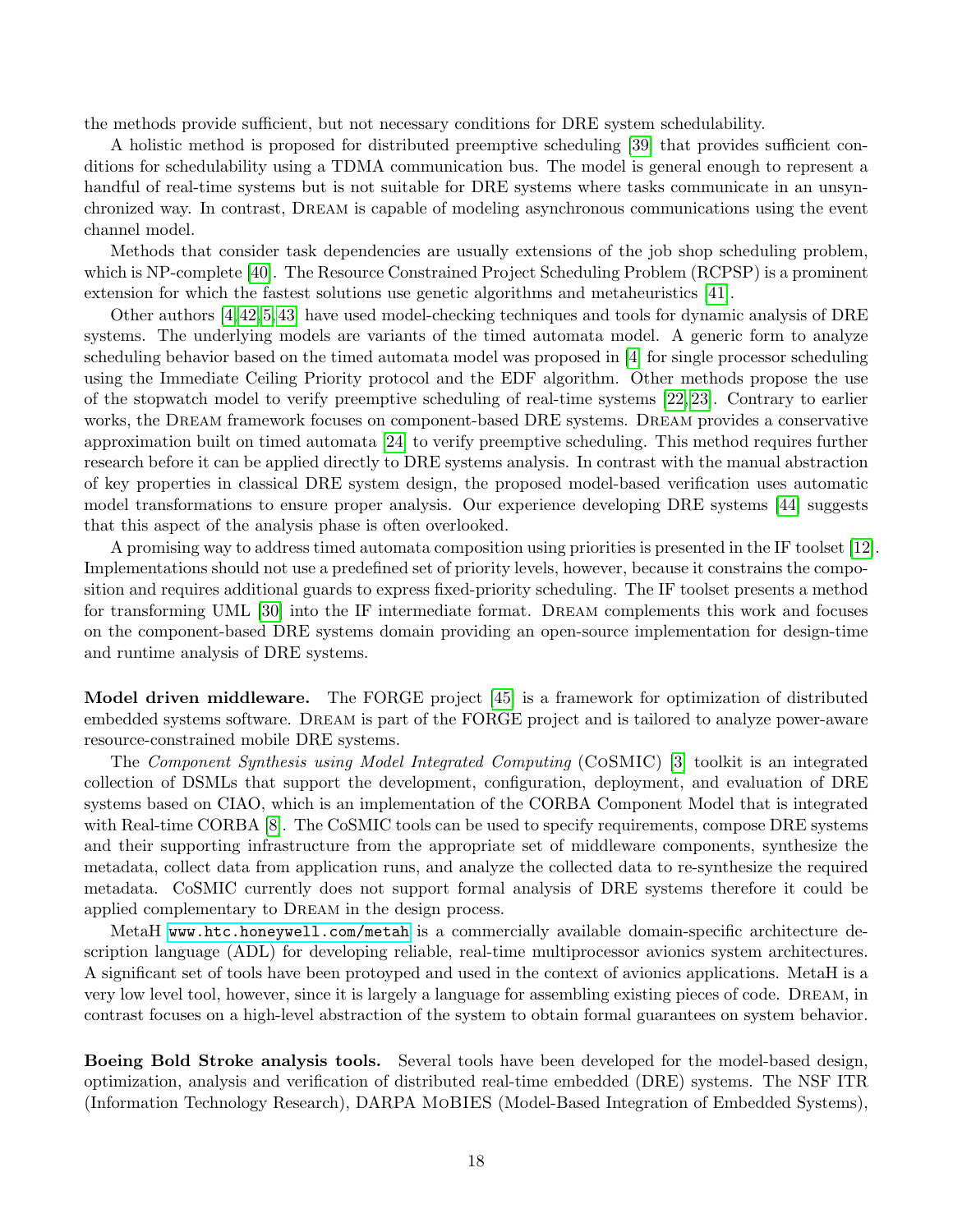and DARPA PCES (Program Composition for Embedded Systems) projects focus on the integration of these tools. Results of the research on Bold Stroke scheduling and verification are the VEST, AIRES, CADENA, and TIME WEAVER - TIMEWIZ<sup>(R)</sup> tools.

The Virginia Embedded Systems Toolkit (VEST) [\[46\]](#page-21-15) is a framework designed for the reliable and configurable composition and analysis of component-based embedded systems from COTS libraries. The modeling environment uses the GME [\[31\]](#page-21-0) tool. VEST applies key checks and analysis but - unlike DREAM - does not support formal proof of correctness.

The Automatic Integration of Reusable Embedded Systems (AIRES) tool extracts system-level dependency information from the application models, including event- and invocation-dependencies, and constructs port- and component-level dependency graphs. Various polynomial-time analysis tasks are supported such as checking for dependency cycles as well as forward/backward slicing to isolate relevant components. It performs real-time analysis [\[47\]](#page-22-0) using Rate Monotonic Analysis techniques. The authors also present a method [\[48\]](#page-22-1) to verify the preemptive scheduling of Bold Stroke applications on a single processor. Their method uses constant execution times for tasks and composes the verification results of individual threads/priority bands to obtain a proof for the whole system. The safe composition requires restrictions on the communication between priority bands, otherwise the system load can increase in individual threads thus turning the system unschedulable. In contrast, Dream presents a method to verify non-preemptive scheduling on distributed systems with unrestricted communication model, execution intervals for tasks and delays as well, and also captures the half sync-half async architecture of Bold Stroke by using the event channel model.

The CADENA [\[49\]](#page-22-2) framework is an integrated environment for building and analyzing CORBA Component Model (CCM) based systems. Its main functionality includes CCM code generation in Java, dependency analysis, and model-checking. The emphasis of verification in Cadena is on software logical properties. The generated transition system does not represent time explicitly and requires the modeling of logical time that does not allow quantitative reasoning. In contrast, Dream represents time explicitly and allows quantitative reasoning.

TIME WEAVER (GEODESIC) [\[50\]](#page-22-3) is a component-based framework that supports the reusability of components across systems with different para-functional requirements. It supports code generation, as well as automated analysis. Time Weaver also builds a response chain model [\[20\]](#page-20-6) of the system to verify timing properties. This model is used by real-time analysis tools, such as the  $\text{TIMEWIZ}^{\textcircled{R}}$  model-checker, to build a task set that can be analyzed with RMA techniques. In contrast, Dream does not assume a synchronized system and captures task dependencies explicitly.

## <span id="page-18-0"></span>7 Concluding Remarks

This paper presents the DREAM model-based verification and analysis framework. DREAM uses formal methods to capture and verify properties of non-preemptive, event-driven component-based DRE systems that use the publish/subscribe communication pattern. Its verification is automatic, exhaustive, and capable of producing counter-examples that help pinpoint sources of undesired behavior.

We have applied DREAM to Boeing Bold Stroke avionics mission computing platform, which is representative of state-of-the-practice DRE systems based on QoS-enabled component middleware. The Bold Stroke event-driven component-based DRE system platform is built atop the TAO Real-time CORBA ORB and the TAO Real-time Event Service. The goal of this paper was to verify QoS properties that express the behavior of this DRE system, such as end-to-end deadlines, graceful degradation, and dependability.

Our results showed that Dream captures the reactive behavior, as well as the non-determinism present in DRE systems like Bold Stroke. We also demonstrated that timed automata can represent component interactions and asynchronous event passing allowing the verification of quantitative dense time properties.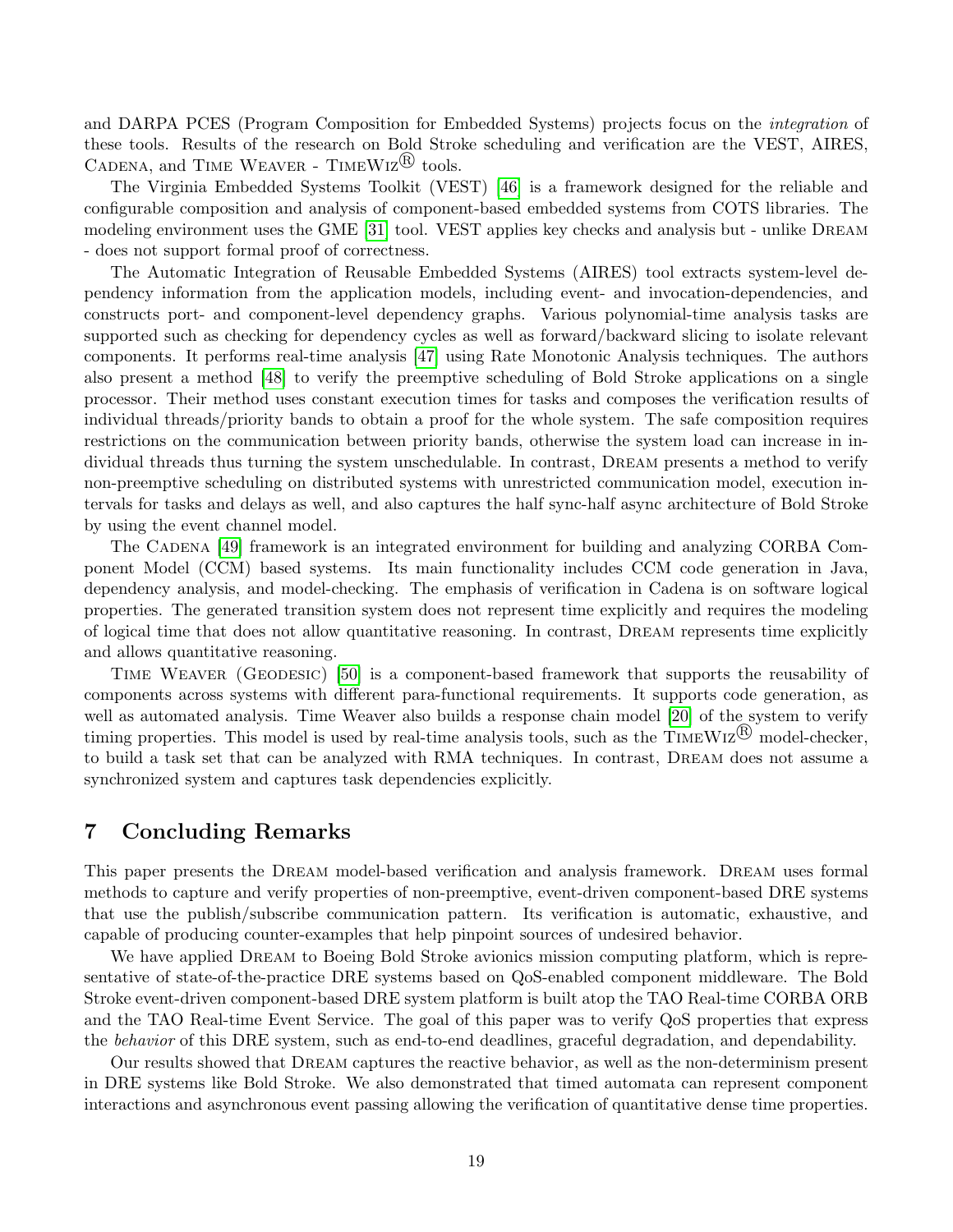Key challenges for the DREAM framework include the integration of frameworks tailored towards modeldriven development, such as CoSMIC [\[3\]](#page-19-2), integration of various model checkers such as Spin [\[51\]](#page-22-4), and the IF toolset, and the use of heuristics for optimizations in resource-constrained mobile environments. Extending the Dream framework is a key part of our future work, which focuses on expressing the formal, heterogeneous composition of semantic domains to support better and more robust DRE systems development. The open-source DREAM implementation is available for download at <dre.sourceforge.net>.

### References

- <span id="page-19-0"></span>[1] Object Management Group, "CORBA Component Model," 2002. [Online]. Available: [http:](http://www.omg.org) [//www.omg.org](http://www.omg.org)
- <span id="page-19-1"></span>[2] T. H. Harrison, D. L. Levine, and D. C. Schmidt, "The Design and Performance of a Real-Time CORBA Event Service," in Proceedings of the 12th ACM SIGPLAN conference on Object-oriented programming, systems, languages, and applications. ACM Press, 1997, pp. 184–200.
- <span id="page-19-2"></span>[3] A. Gokhale, K. Balasubramanian, J. Balasubramanian, A. S. Krishna, G. T. Edwards, G. Deng, E. Turkay, J. Parsons, and D. C. Schmidt, "Model Driven Middleware: A New Paradigm for Deploying and Provisioning Distributed Real-time and Embedded Applications," The Journal of Science of Computer Programming: Special Issue on Model Driven Architecture, 2005 (to appear).
- <span id="page-19-3"></span>[4] T. Gerdsmeier and R. Cardell-Oliver, "Analysis of Scheduling Behaviour using Generic Timed Automata," vol. 42, 2001.
- <span id="page-19-4"></span>[5] C. Ericsson, A. Wall, and W. Yi, "Timed Automata as Task Models for Event-Driven Systems," in Proceedings of RTSCA '99, 1999.
- <span id="page-19-5"></span>[6] D. C. Sharp and W. C. Roll, "Model-Based Integration of Reusable Component-Based Avionics Systems," in Proceedings of the Workshop on Model-Driven Embedded Systems in RTAS 2003, May 2003.
- <span id="page-19-6"></span>[7] W. Roll, "Towards Model-Based and CCM-Based Applications for Real-Time Systems," in ISORC '03: Proceedings of the Sixth IEEE International Symposium on Object-Oriented Real-Time Distributed Computing (ISORC'03). IEEE Computer Society, 2003, pp. 75–82.
- <span id="page-19-7"></span>[8] Real-time CORBA Specification, OMG Document formal/02-08-02 ed., Object Management Group, Aug. 2002.
- <span id="page-19-8"></span>[9] P. Pettersson and K. G. Larsen., "Uppaal2k," Bulletin of the European Association for Theoretical Computer Science, vol. 70, pp. 40–44, feb 2000.
- <span id="page-19-9"></span>[10] K. G. Larsen, P. Pettersson, and W. Yi, "Uppaal in a Nutshell," Int. Journal on Software Tools for Technology Transfer, vol. 1, no. 1–2, pp. 134–152, Oct. 1997.
- <span id="page-19-10"></span>[11] C. Daws, A. Olivero, S. Tripakis, and S. Yovine, "The tool KRONOS," in Proceedings of the DI-MACS/SYCON workshop on Hybrid systems III : verification and control. Springer-Verlag New York, Inc., 1996, pp. 208–219.
- <span id="page-19-11"></span>[12] M. Bozga, S. Graf, I. Ober, I. Ober, and J. Sifakis, "The IF Toolset," Formal Methods for the Design of Real-Time Systems, LNCS 3185, pp. 237–267, Sep 2004.
- <span id="page-19-12"></span>[13] D. C. Schmidt, A. Gokhale, T. H. Harrison, and G. Parulkar, "A High-Performance Endsystem Architecture for Real-Time CORBA," IEEE Communications Magazine, vol. 14, no. 2, 1997.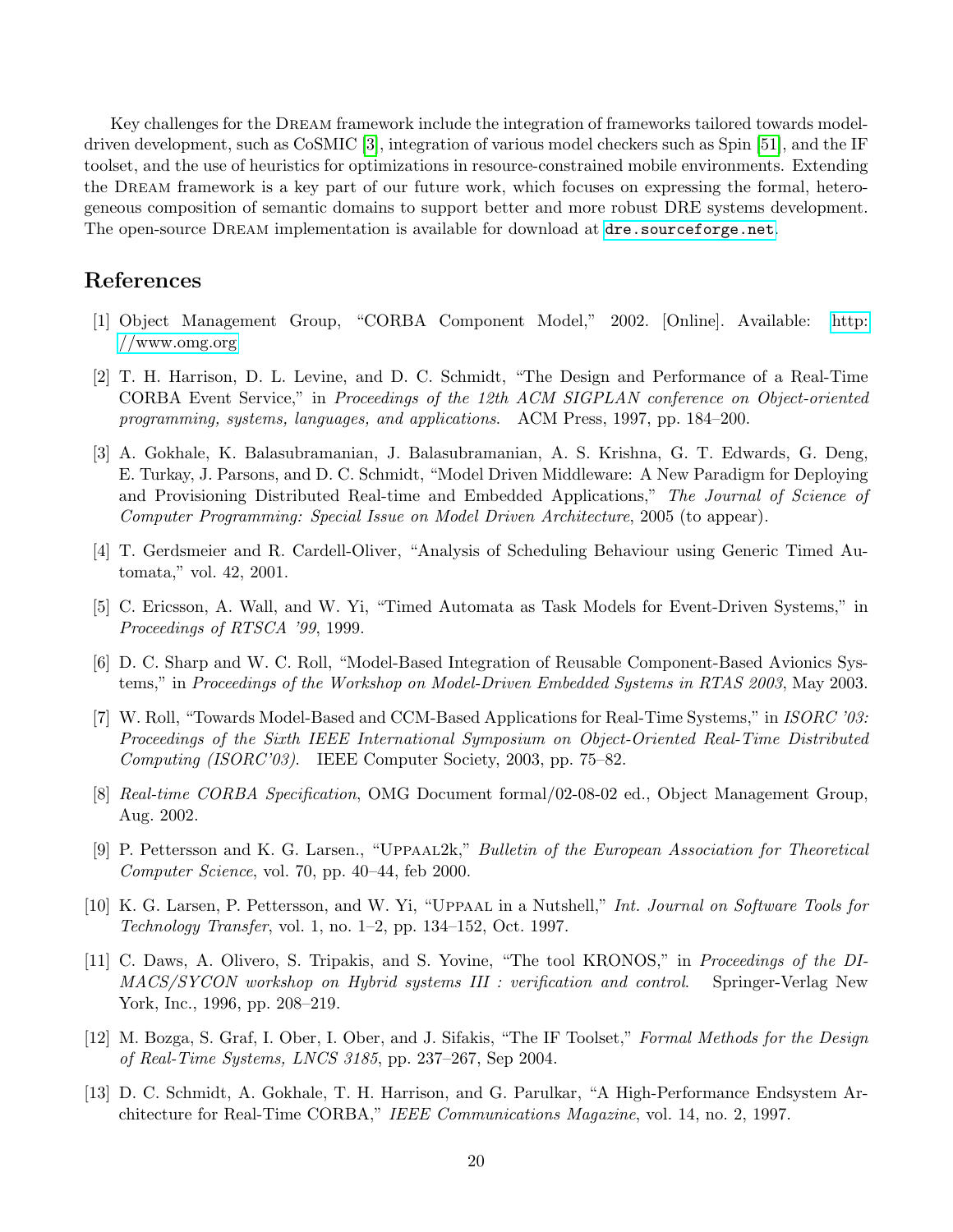- <span id="page-20-0"></span>[14] F. Buschmann, R. Meunier, H. Rohnert, P. Sommerlad, and M. Stal, Pattern-Oriented Software Architecture—A System of Patterns. New York: Wiley & Sons, 1996.
- <span id="page-20-1"></span>[15] B. S. Doerr and D. C. Sharp, "Freeing Product Line Architectures from Execution Dependencies," in Proceedings of the 11th Annual Software Technology Conference, Apr. 1999.
- <span id="page-20-2"></span>[16] D. C. Schmidt, M. Stal, H. Rohnert, and F. Buschmann, Pattern-Oriented Software Architecture: Patterns for Concurrent and Networked Objects, Volume 2. New York: Wiley & Sons, 2000.
- <span id="page-20-3"></span>[17] M. Deshpande, D. C. Schmidt, C. O'Ryan, and D. Brunsch, "Design and Performance of Asynchronous Method Handling for CORBA," in Proceedings of Distributed Objects and Applications (DOA), October/November 2002.
- <span id="page-20-4"></span>[18] C. L. Liu and J. W. Layland, "Scheduling Algorithms for Multiprogramming in a Hard-Real-Time Environment," J. ACM, vol. 20, no. 1, pp. 46–61, 1973.
- <span id="page-20-5"></span>[19] R. Alur and D. L. Dill, "A theory of timed automata," Theoretical Computer Science, vol. 126, no. 2, pp. 183–235, 1994.
- <span id="page-20-6"></span>[20] M. H. Klein, T. Ralya, B. Pollak, and R. Obenza, A Practitioners' Handbook for Real-Time Analysis: Guide to Rate Monotonic Analysis for Real-Time Systems. Kluwer Academic Publishers, 1993.
- <span id="page-20-7"></span>[21] P. Krčál and W. Yi, "Decidable and Undecidable Problems in Schedulability Analysis Using Timed Automata," in Proc. of TACAS'04, Barcelona, Spain., ser. Lecture Notes in Computer Science, K. Jensen and A. Podelski, Eds., vol. 2988. Springer–Verlag, 2004, pp. 236–250.
- <span id="page-20-8"></span>[22] J. McManis and P. Varaiya, "Suspension automata: A decidable class of hybrid automata," in CAV '94: Proceedings of the 6th International Conference on Computer Aided Verification. London, UK: Springer-Verlag, 1994, pp. 105–117.
- <span id="page-20-9"></span>[23] Y. Abdedda im and O. Maler, "Preemptive job-shop scheduling using stopwatch automata," in TACAS '02: Proceedings of the 8th International Conference on Tools and Algorithms for the Construction and Analysis of Systems. London, UK: Springer-Verlag, 2002, pp. 113–126.
- <span id="page-20-10"></span>[24] G. Madl and S. Abdelwahed, "Model-based Analysis of Distributed Real-time Embedded System Composition," in EMSOFT 2005, 2005.
- <span id="page-20-11"></span>[25] T. A. Henzinger, R. Jhala, R. Majumdar, and G. Sutre, "Lazy abstraction," in POPL '02: Proceedings of the 29th ACM SIGPLAN-SIGACT symposium on Principles of programming languages. New York, NY, USA: ACM Press, 2002, pp. 58–70.
- <span id="page-20-12"></span>[26] T. A. Henzinger, B. Horowitz, and C. M. Kirsch, "Giotto: A time-triggered language for embedded programming," Lecture Notes in Computer Science, vol. 2211, pp. 166+, 2001.
- <span id="page-20-13"></span>[27] F. Balarin, Y. Watanabe, H. Hsieh, L. Lavagno, C. Passerone, and A. Sangiovanni-Vincentelli, "Metropolis: An Integrated Electronic System Design Environment," Computer, vol. 36, no. 4, pp. 45–52, 2003.
- <span id="page-20-14"></span>[28] J. Sztipanovits and G. Karsai, "Model-Integrated Computing," IEEE Computer, pp. 110–112, Apr. 1997.
- <span id="page-20-15"></span>[29] J. Edmund M. Clarke, O. Grumberg, and D. A. Peled, *Model checking*. MIT Press, 1999.
- <span id="page-20-16"></span>[30] J.Rumbaugh, I. Jacobson, and G. Booch, "The Unified Modeling Language Reference Manual," 1998.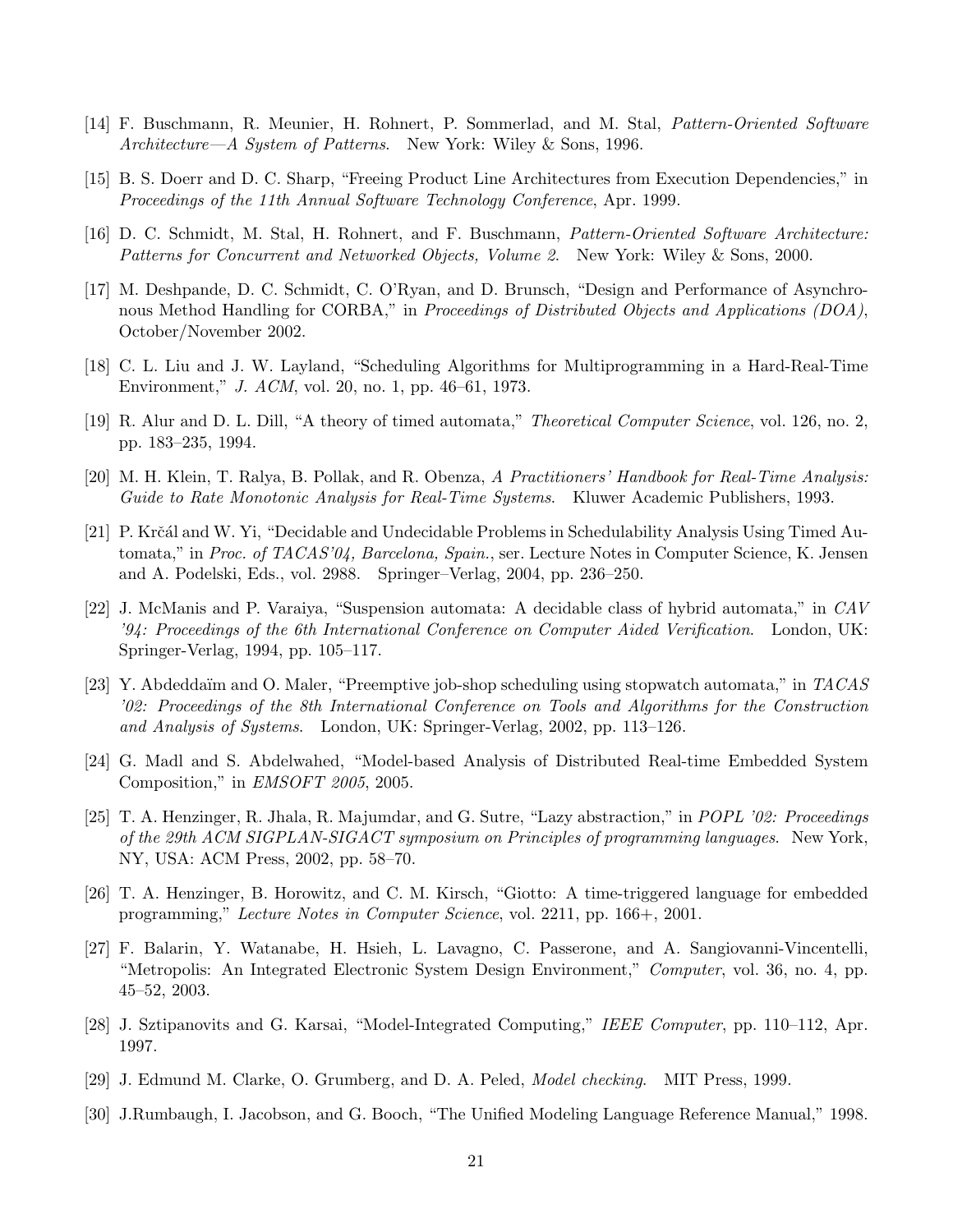- <span id="page-21-0"></span>[31] A. Ledeczi, A. Bakay, M. Maroti, P. Volgyesi, G. Nordstrom, and J. Sprinkle, "Composing Domain-Specific Design Environments," Computer, pp. 44–51, Nov 2001.
- <span id="page-21-1"></span>[32] A. Agrawal, G. Karsai, and A. Ledeczi, "An End-to-End Domain-Driven Development Framework," in Proceedings of the 18th Annual ACM SIGPLAN Conference on Object-Oriented Programming, Systems, Languages, and Applications (OOPSLA), Oct 2003.
- <span id="page-21-2"></span>[33] World Wide Web Consortium, "Extensible Markup Language (XML) 1.0 (Thid Edition)," 2004.
- <span id="page-21-3"></span>[34] ——, "XSL Transformations (XSLT) Version 1.0," 2004.
- <span id="page-21-4"></span>[35] A. B. Arulanthu, C. O'Ryan, D. C. Schmidt, M. Kircher, and J. Parsons, "The Design and Performance of a Scalable ORB Architecture for CORBA Asynchronous Messaging," in *Proceedings of the* Middleware 2000 Conference. ACM/IFIP, Apr. 2000.
- <span id="page-21-5"></span>[36] N. Wang, D. C. Schmidt, K. Parameswaran, and M. Kircher, "Applying Reflective Middleware Techniques to Optimize a QoS-enabled CORBA Component Model Implementation," in 24th Computer Software and Applications Conference. Taipei, Taiwan: IEEE, Oct. 2000.
- <span id="page-21-6"></span>[37] E. Clarke and E. Emerson, "Design and synthesis of synchronisation skeletons using branching time temporal logic," Logic of Programs, Lecture Notes in Computer Science, vol. 131, pp. 52–71, 1981.
- <span id="page-21-7"></span>[38] G. C. Buttazzo, "Rate Monotonic vs. EDF: Judgment Day," Real-Time Systems, vol. 29, pp. 5–26, January 2005.
- <span id="page-21-8"></span>[39] K. Tindell and J. Clark, "Holistic Schedulability Analysis for Distributed Hard Real-Time Systems," Microprocessing and Microprogramming - Euromicro Journal (Special Issue on Parallel Embedded Real-Time Systems), vol. 40, pp. 117–134, 1994.
- <span id="page-21-9"></span>[40] J. Blazewicz, J. Lenstra, and A. R. Kan, "Scheduling subject to resource constraints: Classification and complexity," Discrete Applied Mathematics, pp. 11–24, 1983.
- <span id="page-21-10"></span>[41] S. Hartmann and R. Kolisch, "Experimental evaluation of state-of-the-art heuristics for the resourceconstrained project scheduling problem," European Journal of Operations Research, pp. 394–407, 2000.
- <span id="page-21-11"></span>[42] S. Bradley, W. Henderson, and D. Kendall, "Using Timed Automata for Response Time Analysis of Distributed Real-Time Systems ," in 24th IFAC/IFIP Workshop on Real-Time Programming WRTP 99, 1999, pp. 143–148.
- <span id="page-21-12"></span>[43] V. A. Braberman and M. Felder, "Verification of Real-Time Designs: Combining Scheduling Theory with Automatic Formal Verification," in *Software Engineering-ESEC/FSE 99*, 1999, pp. 494–510.
- <span id="page-21-13"></span>[44] C. D. Gill, J. M. Gossett, D. Corman, J. P. Loyall, R. E. Schantz, M. Atighetchi, and D. C. Schmidt, "Integrated Adaptive QoS Management in Middleware: An Empirical Case Study," Journal of Realtime Systems, vol. 24, 2005.
- <span id="page-21-14"></span>[45] R. Cornea, N. Dutt, R. Gupta, I. Krueger, A. Nicolau, D. Schmidt, and S. Shukla, "FORGE: A Framework for Optimization of Distributed Embedded Systems Software," in Proceedings of the International Parallel and Distributed Processing Symposium, April 2003.
- <span id="page-21-15"></span>[46] J.A. Stankovic and R. Zhu and R. Poornalingham and C. Lu and Z. Yu and M. Humphrey and B. Ellis, "VEST: An Aspect-based Composition Tool for Real-time Systems," in Proceedings of the IEEE Real-time Applications Symposium, 2003.